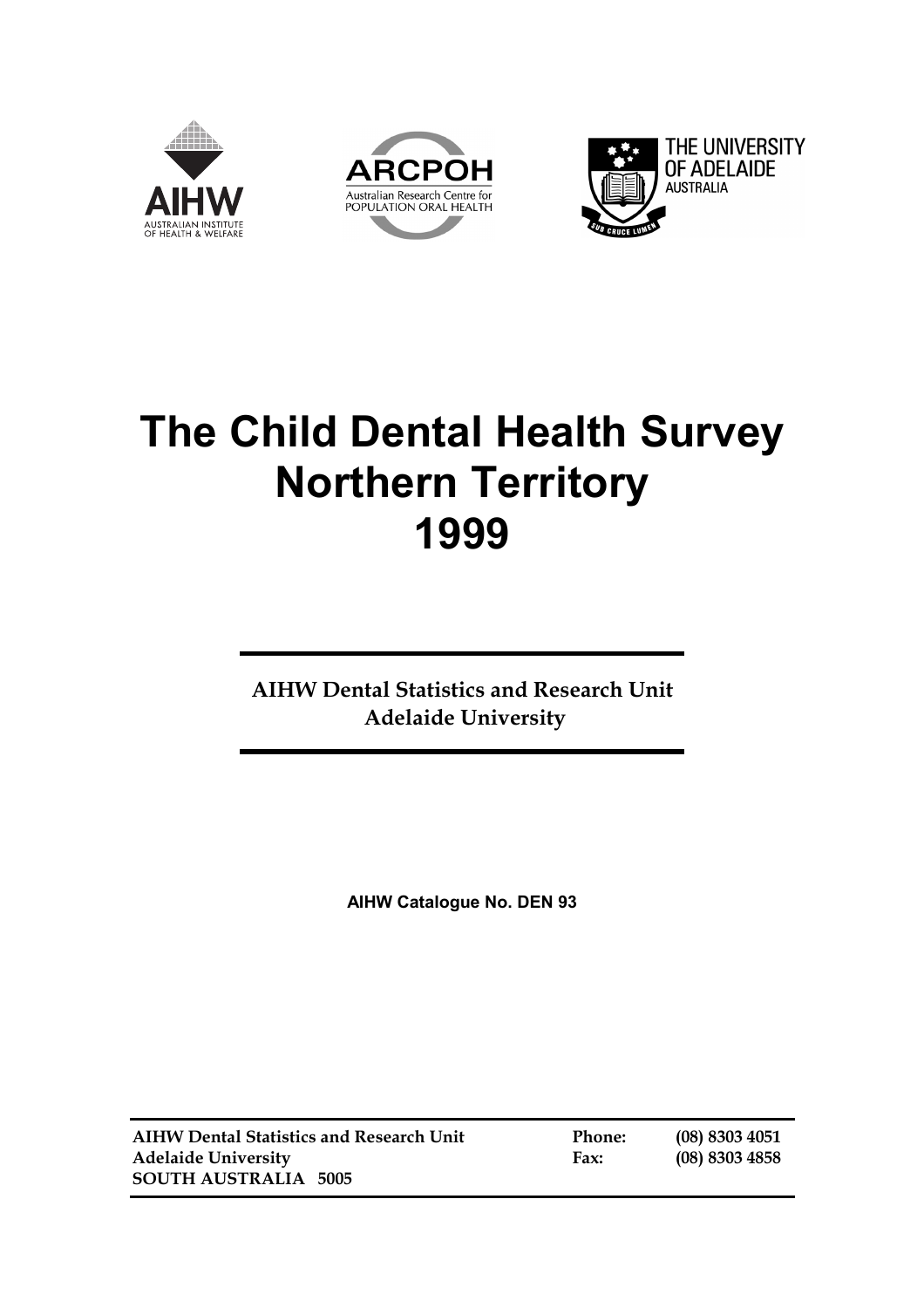The Australian Institute of Health and Welfare (AIHW) is Australia's national health and welfare statistics and information agency. The Institute's mission is to improve the health and well-being of Australians by informing community discussion and decision making through national leadership in developing and providing health and welfare statistics and information.

The AIHW Dental Statistics and Research Unit (DSRU) is a collaborating unit of the AIHW established in 1988 at The University of Adelaide. The DSRU aims to improve the oral health of Australians through the collection, analysis and reporting of information on oral health and access to dental care, the practice of dentistry and the dental labour force in Australia.

#### **Suggested citation**

AIHW Dental Statistics and Research Unit (2002). *Child Dental Health Survey, Northern Territory 1999*.

#### **Acknowledgments**

These data were collected in collaboration with the dental authorities in the Northern Territory. The support of the service and their staff was crucial to the successful collection of data for this survey.

#### **DSRU Staff:**

| Director:                | Professor John Spencer                       |
|--------------------------|----------------------------------------------|
| Deputy Director:         | Dr Kaye Roberts-Thomson                      |
| Senior Research Fellows: | Dr David Brennan                             |
|                          | Dr Jane Chalmers                             |
| Research Officers:       | Mr Jason Armfield                            |
|                          | Mr Knute Carter                              |
|                          | Mrs Judy Stewart                             |
|                          | Ms Dana Teusner                              |
| General Staff:           | Mrs Lorna Lucas                              |
|                          | Mrs Ruth Wass                                |
| Consultants:             | Dr Peter Arrow                               |
|                          | Dr Mike Morgan (University of Melbourne)     |
|                          | Dr Gary Slade (University of North Carolina) |

Any comments or information relevant to the subject matter of this report would be welcome. Correspondence should be directed to:

 The Director AIHW Dental Statistics and Research Unit Adelaide University SOUTH AUSTRALIA 5005

| Tel:     | $(08)$ 8303 4051                             |
|----------|----------------------------------------------|
| Fax:     | $(08)$ 8303 4858                             |
| E-mail:  | aihw.dsru@adelaide.edu.au                    |
| Website: | http://www.adelaide.edu.au/socprev-dent/dsru |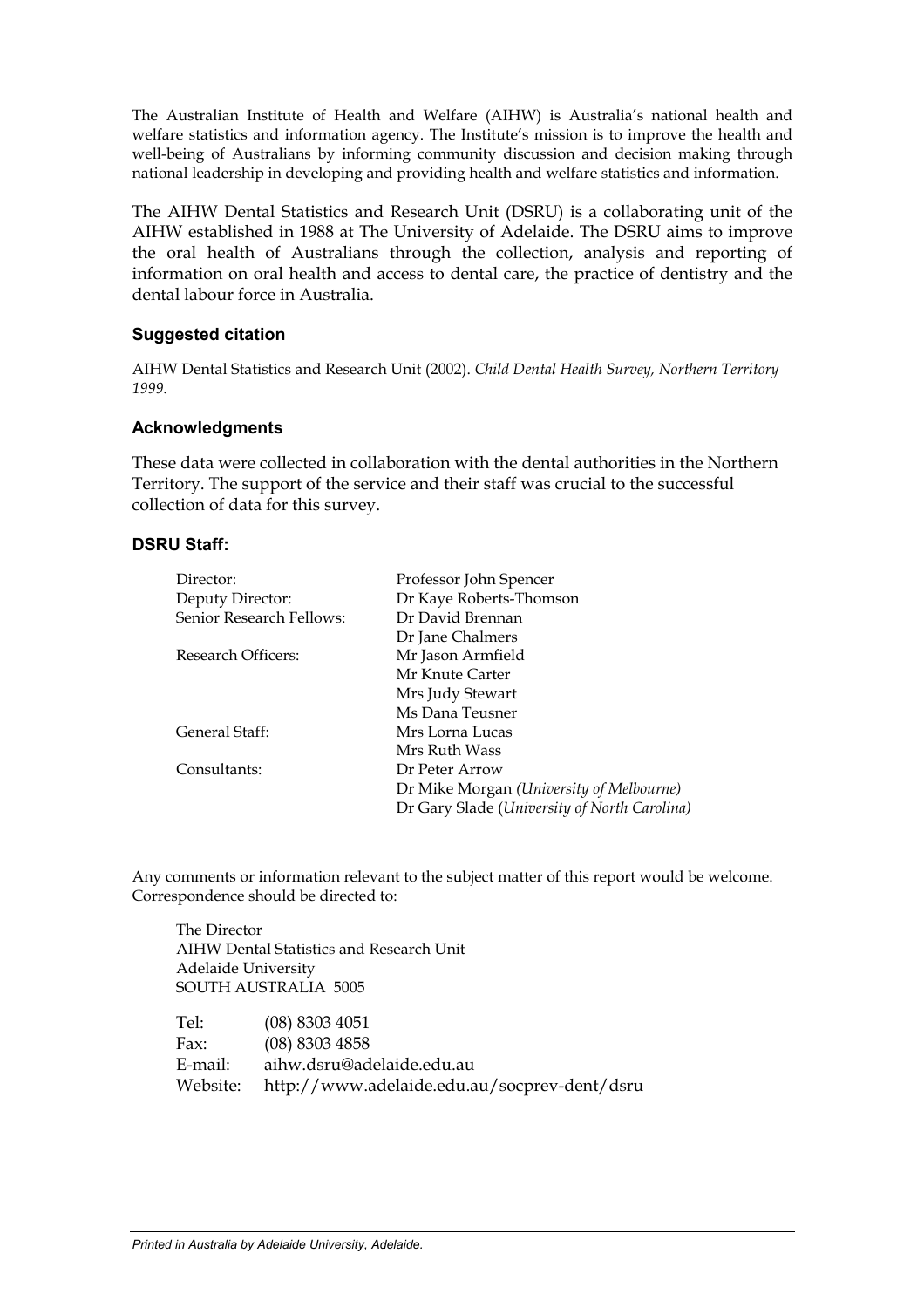# **CONTENTS**

# **Tables**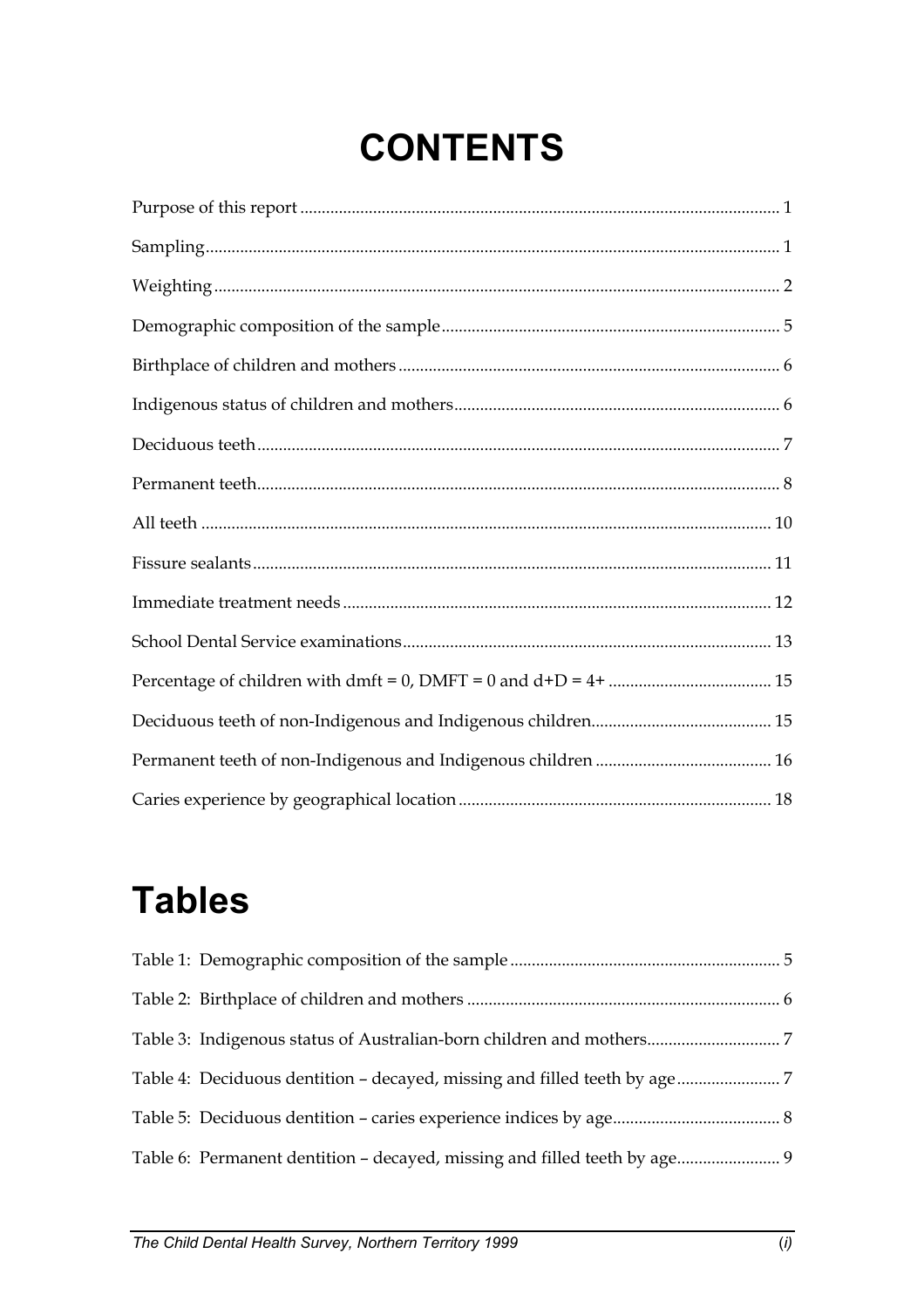| Table 11: School Dental Service examinations - age-specific distribution  13         |
|--------------------------------------------------------------------------------------|
| Table 12: School Dental Service examinations - time since last visit  14             |
| Table S1: Deciduous teeth - age-specific caries experience of non-Indigenous         |
| Table S2: Deciduous teeth - age-specific caries experience of Indigenous children 16 |
| Table S3: Permanent teeth – age-specific caries experience of non-Indigenous         |
| Table S4: Permanent teeth - age-specific caries experience of Indigenous children 17 |
| Table S5: Deciduous caries experience of 5-6-year-old children by area  18           |
| Table S6: Permanent caries experience of 12-year-old children by area  19            |

# **Figures**

| Figure 1: Estimated Residential Populations compared to actual children sampled 2 |  |
|-----------------------------------------------------------------------------------|--|
|                                                                                   |  |
| Figure 3: Percentage of children in sample and Northern Territory population      |  |
| Figure 4: Time since last dental examination for 6- and 12-year-olds 14           |  |
|                                                                                   |  |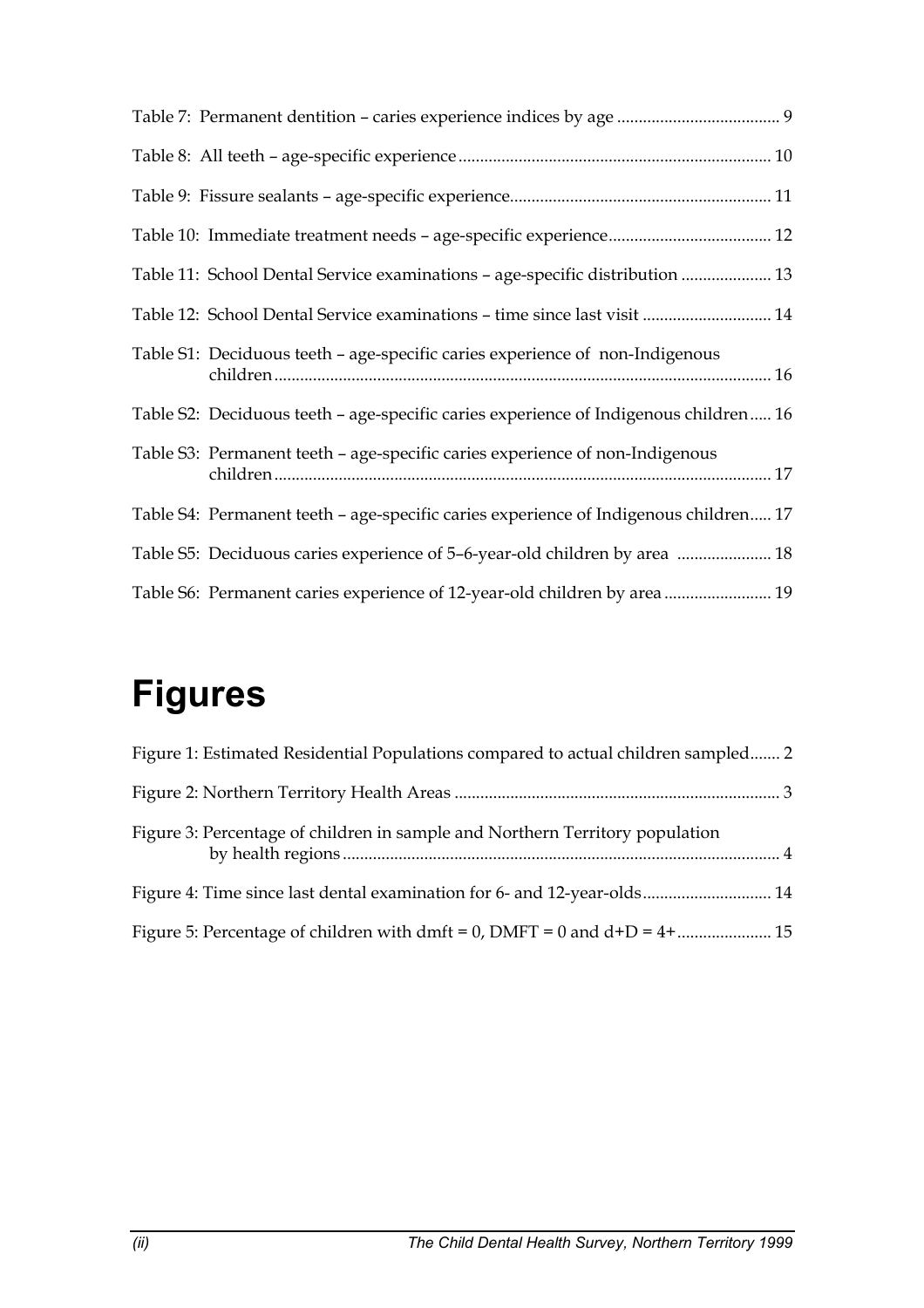# **Abbreviations**

| d           | deciduous decayed teeth                     |
|-------------|---------------------------------------------|
| m           | deciduous missing teeth                     |
| f           | deciduous filled teeth                      |
| dmft        | deciduous decayed, missing and filled teeth |
| D           | permanent decayed teeth                     |
| M           | permanent missing teeth                     |
| F           | permanent filled teeth                      |
| <b>DMFT</b> | permanent decayed, missing and filled teeth |
| SD          | standard deviation                          |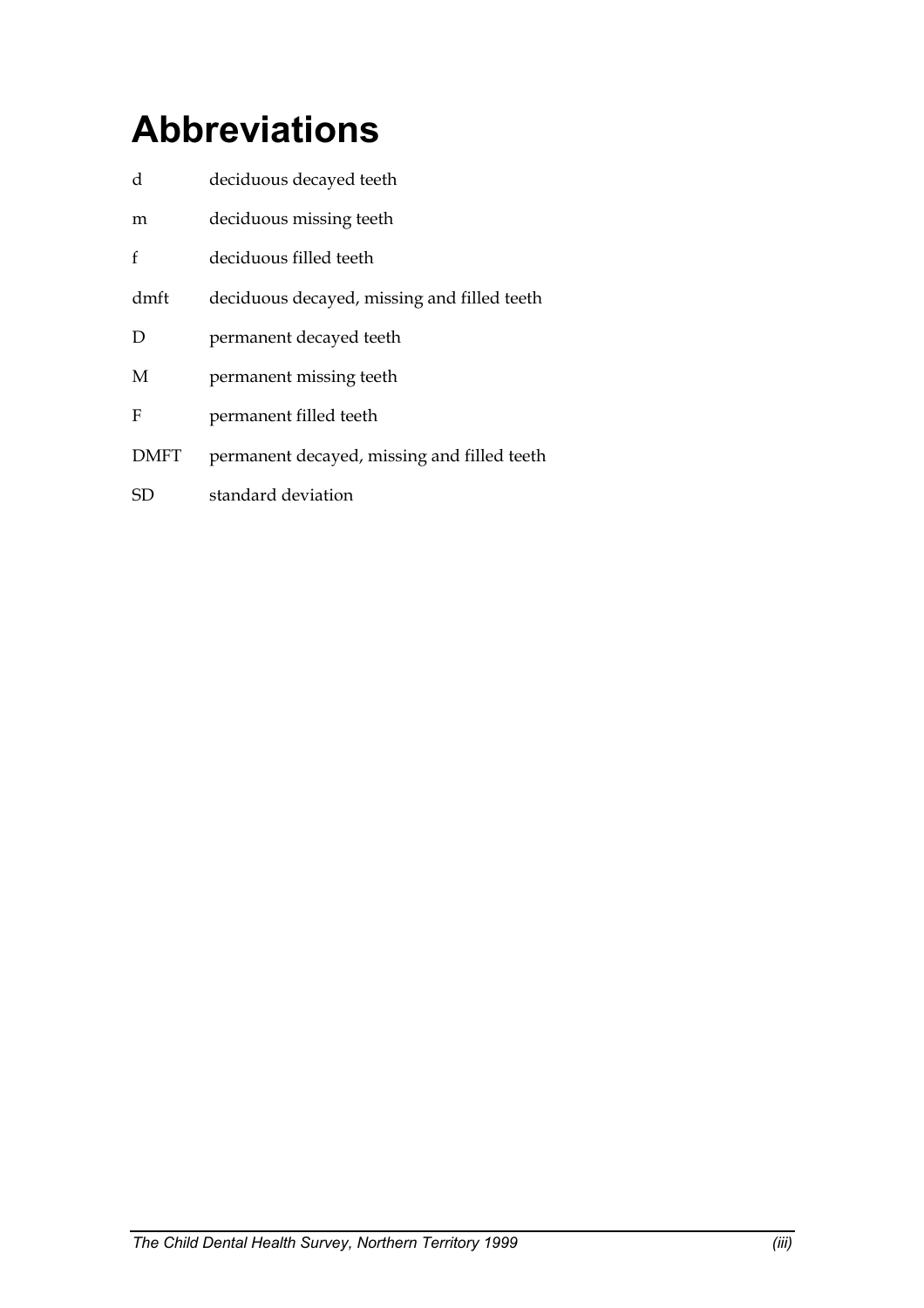# <span id="page-5-0"></span>**Purpose of this report**

This report continues the series of annual reports providing descriptive statistics concerning child dental health in the Northern Territory, and follows the 1998 report. The report contains tables describing the age and sex of children in the sample, their deciduous and permanent caries experience, frequency of fissure sealants, immediate treatment needs, history of school dental service examinations, caries experience of Indigenous and non-Indigenous children, and regional variations in caries experience.

The report provides summary statements highlighting differences between the 1998 and 1999 findings. However, it should be noted that no formal hypothesis tests have been undertaken and descriptions of difference between years are intended as a guide to the reader rather than a statistical evaluation of trends.

# **Sampling**

The data used for this report were collected during the 1999 calendar year from Northern Territory School Dental Service patients by dental therapists and dentists. A random sampling procedure was used to select approximately one in two (1:1.9) patients living in the Darwin area. In addition, all examined children from other areas were included in the sampling frame. The Darwin sampling procedure was achieved by selecting those children whose birthday was between the 1st and 16th (inclusive) of any month. Provision was made for inclusion and numerical weighting of data from children whose date of birth was unknown. The actual number of children sampled in comparison to the Estimated Resident Population in the Northern Territory according to the sampling frame by Health Area is shown in Figure 1.

The Estimated Residential Population (ERP) of 5–9-year-olds and 10–14-year-olds by Health Areas within the Northern Territory was determined from data published by the Australian Bureau of Statistics (2000) as at 30 June 1999. The four areas comprising Operations North (Darwin Urban, Darwin Rural, East Arnhem and Katherine) and the three areas comprising Operations Central (Barkly, Alice Springs Rural, Alice Springs Urban) were matched with the boundaries of Statistical Local Areas from which ERPs could be determined. Assignment of Health Areas to all unit records was based on the location of the clinic that a child attended. A map showing the Health Areas of the Northern Territory is presented in Figure 2.

As can be seen from Figure 1, while in the 5–9-year-old age group the target sample was largely achieved in Darwin Urban, Katherine and Alice Springs Urban, the number of children sampled in the other rural areas was considerably less than the ERP of those regions. This may reflect differences in the periodicity of examinations in these areas, diversity in School Dental Service coverage, or issues peculiar to the population in these regions.

Because the School Dental Service in the Northern Territory predominantly serves primary school children, it is expected that the numbers of 10–14-year-old children sampled would be substantially lower than the ERP of this age group in the Northern Territory. Nonetheless, the pattern shown for 5–9-year-olds is repeated, with Darwin Urban, Katherine and Alice Springs Urban sampling higher percentages of the population in those regions than Darwin Rural, East Arnhem, Barkly and Alice Springs Rural.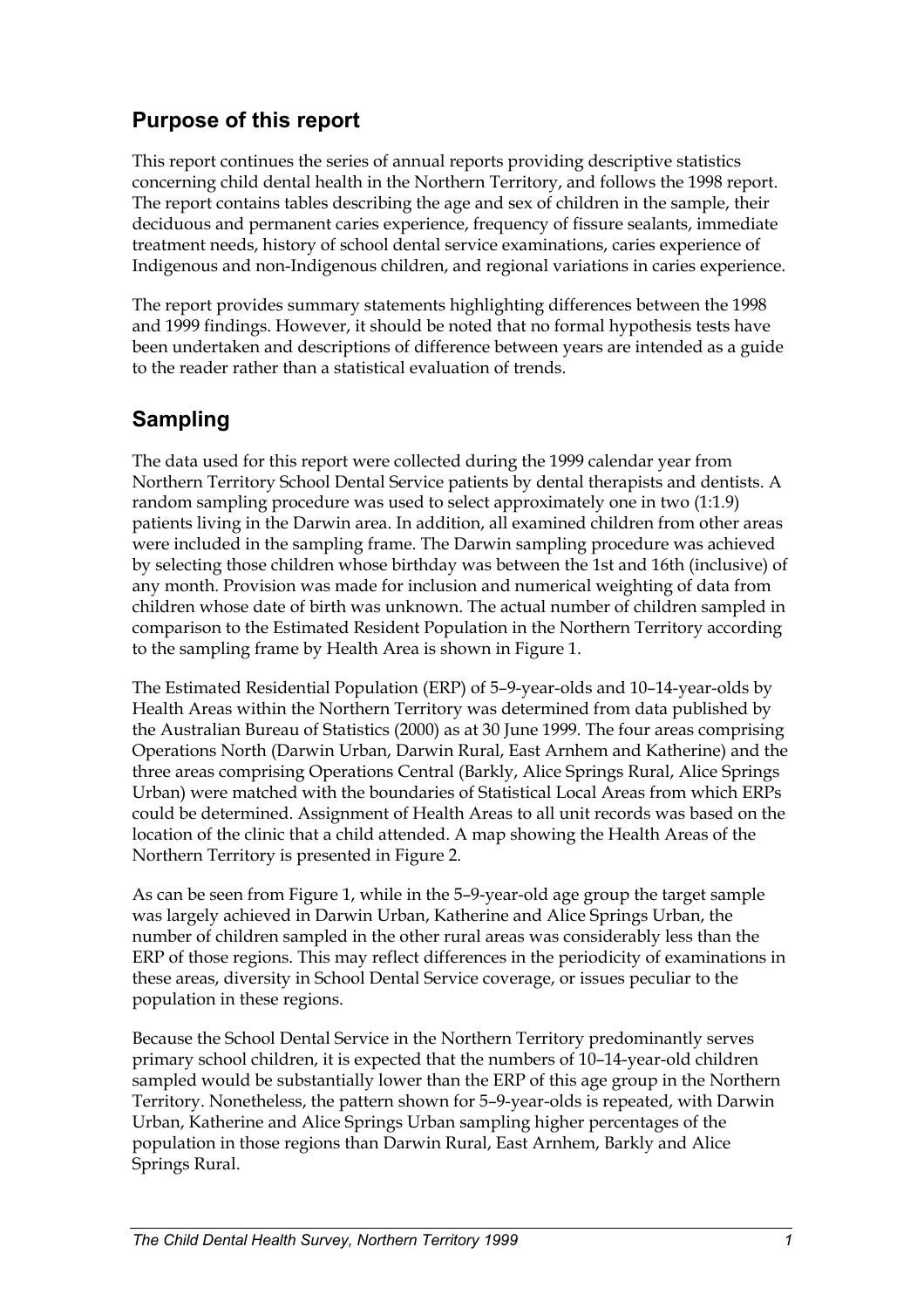

Figure 1. Estimated Residential Populations compared to actual children sampled.

# **Weighting**

For 1999, all data were weighted by time since last school dental service examination. This was implemented to counteract potential bias caused by the under-representation of students on longer recall schedules or who receive School Dental Service examinations less frequently for other reasons. Children on shorter recall schedules generally have poorer oral health than children on longer recall schedules. Because only the first examination in a year was used for each child sampled, children with a previous examination within a 12 month period were assigned the same weight.

Unit records were also weighted to reflect the ERP of 5–14-year-olds according to Health Areas within the Northern Territory as at 30 June 1999 as published by the Australian Bureau of Statistics (2000).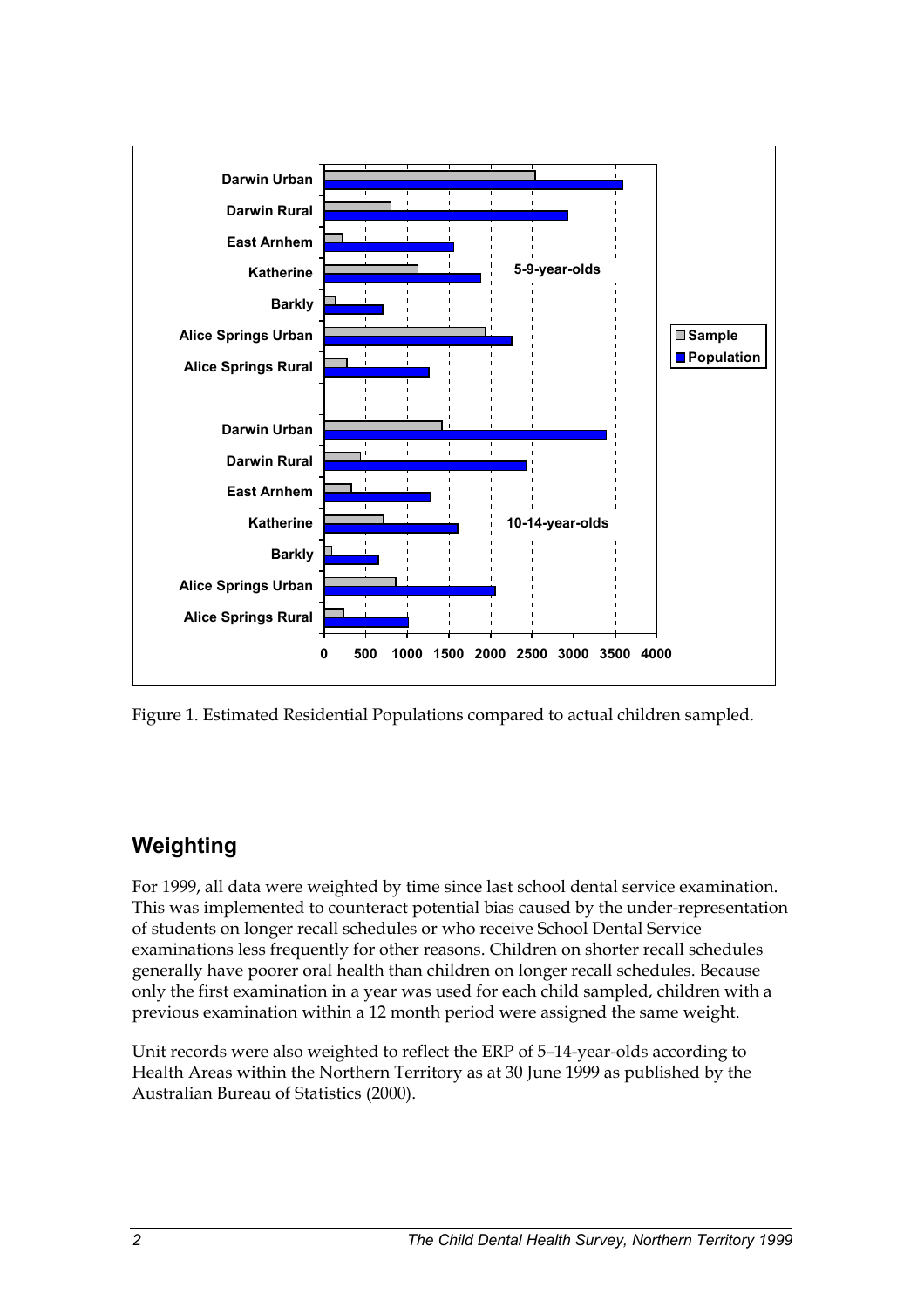

Figure 2: Northern Territory Health Areas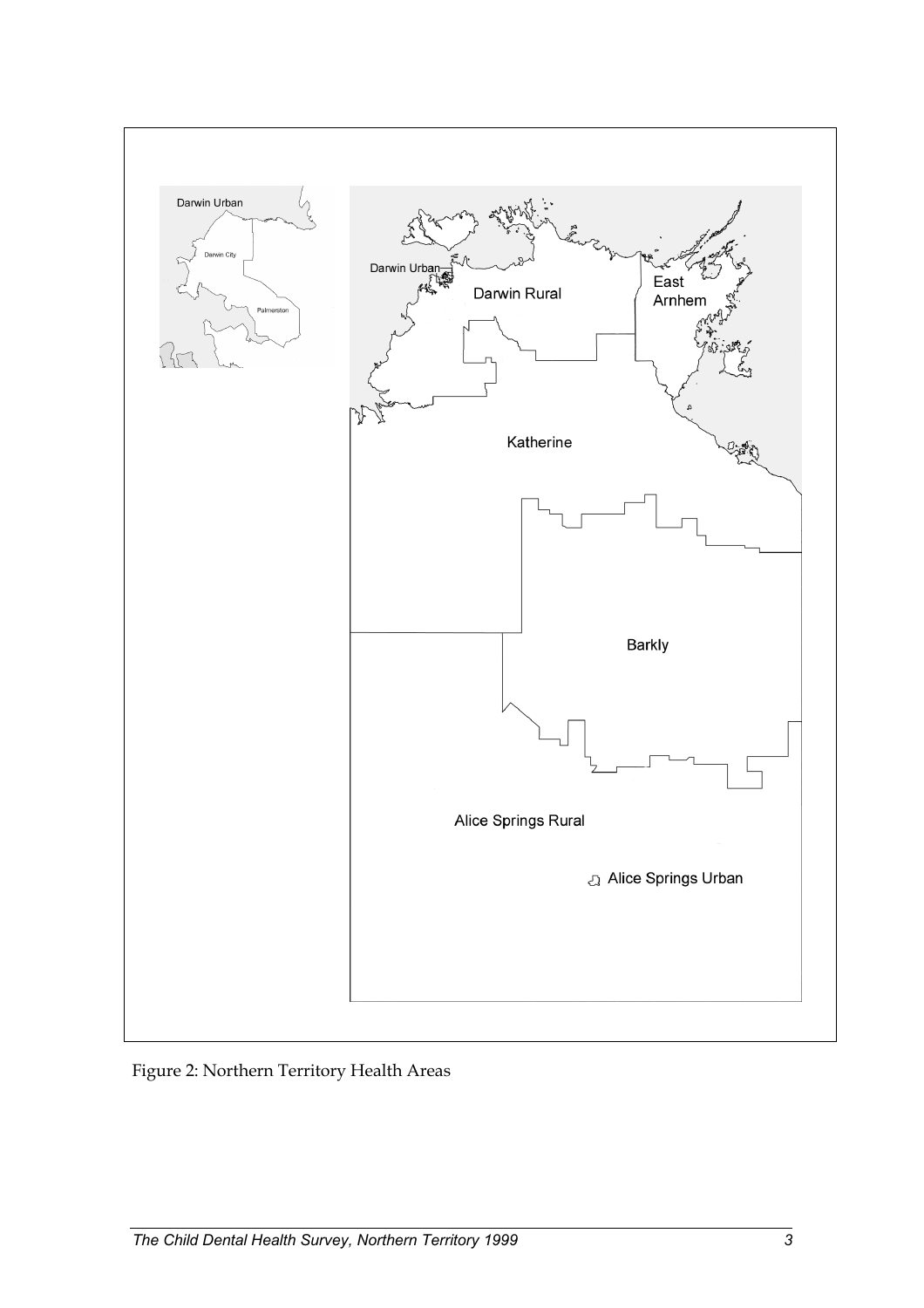

Figure 3: Percentage of children in sample and Northern Territory population by Health Areas

The relative sample sizes and population estimates by Health Areas as a percentage of the total sample and Northern Territory 5–14-year-old population are shown in Figure 3. While the results of sampling were mostly consistent with ERP by regions, as a result of sampling Darwin Urban, Darwin Rural, East Arnhem, Barkly and Alice Springs Rural were weighted up in the analysis (mean weights = 1.15, 1.52, 1.55, 2.25 and 1.53 respectively) while Katherine and Alice Springs Urban received lower weights (mean weights = 0.68 and 0.49 respectively). The final unit record weights were applied to all statistics computed for Tables 2 to 10 such that the weighted contribution of each Health Area was proportional to the percentage represented by the Estimated Residential Population in the Northern Territory population.

The intended purpose of the weighting protocol was to obtain a sample with characteristics representative of those of the student population covered by the School Dental Service for 1999. It should be noted that all analyses use the weighted distribution of children to derive results. However, months since last visit was not used to weight the data in Tables 11 and 12 because the results included time since last visit. Also, analyses by Indigenous status (Tables S1–S4) and the regional analyses in Tables S5 and S6 received no weighting. Where weighting is applied, weighted numbers are rounded to the nearest whole number for ease of interpretation.

Age-specific indices denoted with an asterisk (\*) are those in which the relative standard error exceeds 40% and population estimates of these indices may be considered to be statistically unreliable.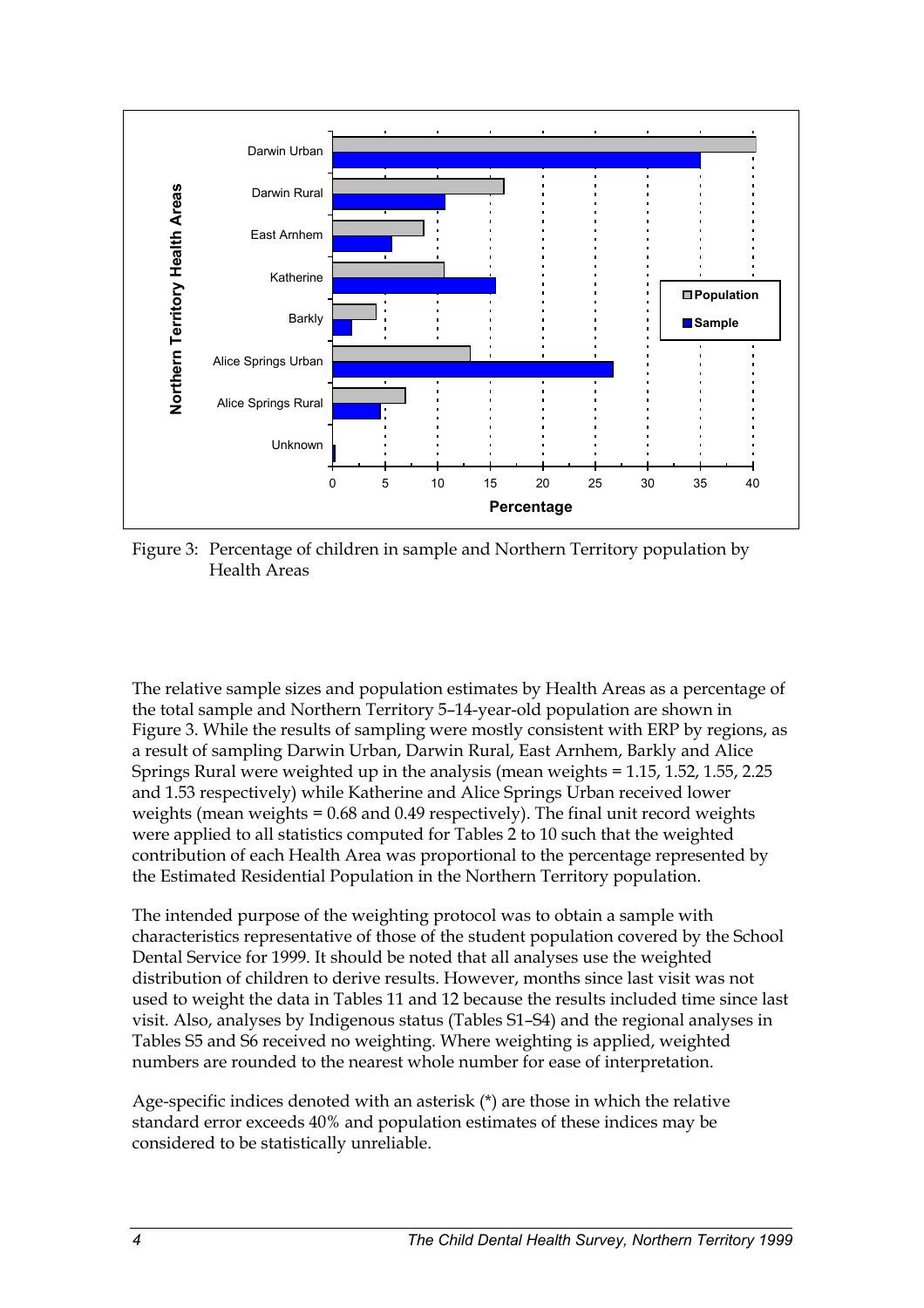## **Demographic composition of the sample**

Approximately 36% of processed records were obtained from the Darwin area (see Table 1). The majority of children in the sample (92.2%) were aged between 4 and 12 years inclusive, with approximately equivalent numbers in individual age groups within this range. However, children aged 13 years or more and less than 4 years were also represented. Females and males were represented in similar proportions across all ages.

The distribution of the sample was closely related to the main target groups of children served by the School Dental Service in the Northern Territory. The distribution also illustrates that the sample was representative of primary school aged children, rather than all children in the Northern Territory. The small numbers of children aged 13 years or more resulted in less reliability of computed statistics for those ages. It should be noted that those children who are outside the main school dental service target groups may differ on key characteristics and may be less representative of their respective age groups in the Northern Territory population.

#### **Changes since 1998**

There were no substantial changes in the sampling procedures between the reporting periods. In 1999, 284 more records were reported on than in 1998.

|                | Darwin region,<br>known date of birth |                | Non-Darwin<br>or age only known |              |                | Total number of children<br>in sample (weighted) |              |                |                |
|----------------|---------------------------------------|----------------|---------------------------------|--------------|----------------|--------------------------------------------------|--------------|----------------|----------------|
| Age            | <b>Males</b>                          | <b>Females</b> | <b>Persons</b>                  | <b>Males</b> | <b>Females</b> | <b>Persons</b>                                   | <b>Males</b> | <b>Females</b> | <b>Persons</b> |
| $\overline{2}$ | 8                                     | 7              | 15                              | 27           | 27             | 54                                               | 32           | 30             | 62             |
| 3              | 28                                    | 33             | 61                              | 78           | 95             | 173                                              | 94           | 114            | 208            |
| 4              | 229                                   | 204            | 433                             | 363          | 321            | 684                                              | 514          | 451            | 966            |
| 5              | 262                                   | 213            | 475                             | 436          | 425            | 861                                              | 644          | 581            | 1,225          |
| 6              | 264                                   | 259            | 523                             | 470          | 496            | 966                                              | 662          | 710            | 1,372          |
| 7              | 277                                   | 271            | 548                             | 466          | 437            | 913                                              | 719          | 704            | 1,424          |
| 8              | 245                                   | 243            | 488                             | 461          | 446            | 907                                              | 673          | 664            | 1,337          |
| 9              | 265                                   | 273            | 538                             | 434          | 415            | 849                                              | 694          | 711            | 1,405          |
| 10             | 246                                   | 217            | 463                             | 414          | 443            | 857                                              | 676          | 682            | 1,358          |
| 11             | 250                                   | 234            | 484                             | 403          | 405            | 808                                              | 661          | 673            | 1,335          |
| 12             | 228                                   | 206            | 434                             | 274          | 296            | 570                                              | 546          | 573            | 1,119          |
| 13             | 44                                    | 44             | 88                              | 107          | 124            | 231                                              | 173          | 211            | 385            |
| 14             | 5                                     | 6              | 11                              | 74           | 74             | 148                                              | 101          | 129            | 230            |
| 15             | $\overline{2}$                        | 0              | $\overline{2}$                  | 33           | 62             | 95                                               | 41           | 98             | 139            |
| 16             | 1                                     | 1              | $\overline{2}$                  | 31           | 40             | 71                                               | 55           | 88             | 143            |
| 17             | $\mathbf 0$                           | 0              | 0                               | 19           | 17             | 36                                               | 40           | 28             | 68             |
| 18             | 0                                     | 1              | 1                               | 6            | $\overline{2}$ | 8                                                | 8            | 5              | 13             |
| <b>Total</b>   | 2,354                                 | 2,212          | 4,566                           | 4,096        | 4,125          | 8,221                                            | 6,335        | 6,452          | 12,787         |

## **Table 1: Demographic composition of the sample**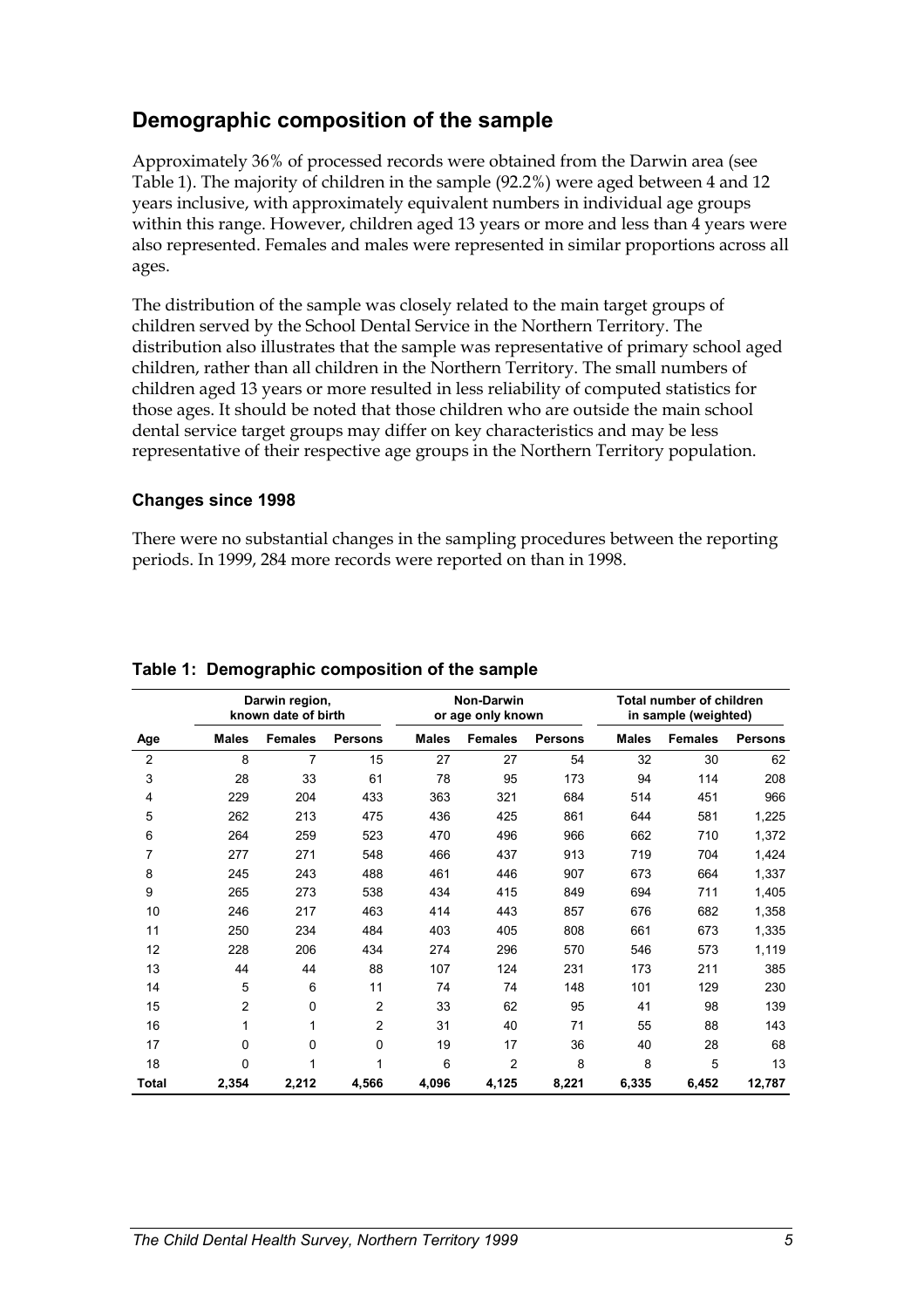## **Birthplace of children and mothers**

The birthplace of both the sampled child and child's mother is presented in Table 2. The majority of children (95.7%) and mothers (84.2%) were born in Australia. Very small percentages of children were born outside of Australia. A total of 5.1% of mothers were born in South East Asia and a further 6.4% were born in the United Kingdom, Ireland, or another English speaking country.

## **Changes since 1998**

There were only small differences between 1999 and 1998 in the recorded birthplace of School Dental Service users and their mothers. A slightly smaller percentage of mothers were born outside of Australia in 1999 compared to 1998.

|                        | <b>Children</b> |      | <b>Mothers</b> |      |  |
|------------------------|-----------------|------|----------------|------|--|
|                        | <b>Number</b>   | %    | <b>Number</b>  | %    |  |
| Australia              | 12,242          | 95.7 | 10,765         | 84.2 |  |
| UK and Ireland         | 61              | 0.5  | 396            | 3.1  |  |
| Other English speaking | 150             | 1.2  | 421            | 3.3  |  |
| Southern European      | 31              | 0.2  | 115            | 0.9  |  |
| Other European         | 20              | 0.2  | 87             | 0.7  |  |
| Middle East            | 14              | 0.1  | 25             | 0.2  |  |
| South East Asia        | 145             | 1.1  | 648            | 5.1  |  |
| Other Asia             | 39              | 0.3  | 130            | 1.0  |  |
| Other                  | 37              | 0.3  | 130            | 1.0  |  |
| Not recorded           | 48              | 0.4  | 71             | 0.6  |  |

#### **Table 2: Birthplace of children and mothers**

## **Indigenous status of children and mothers**

A substantial percentage of children and mothers were of Indigenous origin, accounting for 38.1% and 36.8% of the sample respectively (see Table 3).

### **Changes since 1998**

The percentage of Aboriginal Australian-born children and mothers increased by 2.7% and 3.0% respectively between 1998 and 1999. This may have been partly the result of changes in the weighting of data used in this report.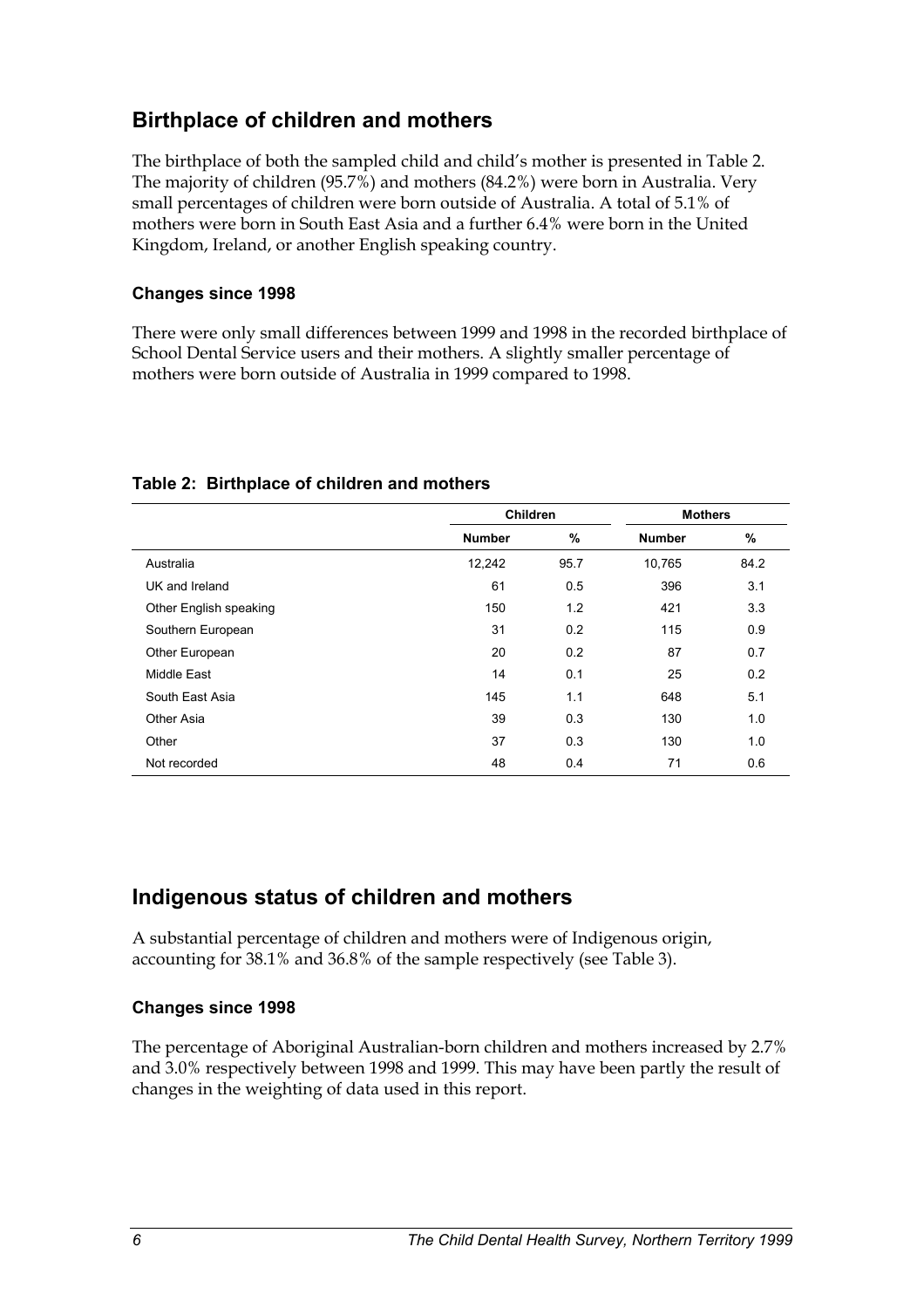|                | <b>Children</b> |      | <b>Mothers</b> |      |  |
|----------------|-----------------|------|----------------|------|--|
|                | <b>Number</b>   | %    | <b>Number</b>  | %    |  |
| Non-Indigenous | 7.869           | 61.5 | 7.994          | 62.6 |  |
| Indigenous     | 4,870           | 38.1 | 4,701          | 36.8 |  |
| Not Known      | 48              | 0.4  | 71             | 0.6  |  |

#### **Table 3: Indigenous status of children and mothers**

## **Deciduous teeth**

The mean number of clinically decayed teeth among children aged 5 to 10 years ranged from 1.45 to 0.52 and was lower among older children (see Table 4). There is a consistent decline in clinically detectable new decay with age. In contrast, the mean number of filled teeth increased from 0.19 among children up to 4 years of age to 0.92 for 8-year-olds, before declining. The mean number of missing teeth was generally low across all age groups with mean scores peaking at 0.14 for 7-year-olds. The trend in mean dmft score with age was similar to that for the decay score, decreasing from 2.14 for 6-year-olds to 0.29 for 12-year-olds. This decline in caries experience with age should be interpreted in view of the progressive exfoliation of deciduous teeth as children grow older.

The percentage of caries experience due to decay (d/dmft) showed a strong and consistent age-associated decline from 84.3% among children up to 4 years old to 43.6% among 10-year-olds (Table 5). By comparison, the percentage of caries-free children (% dmft = 0) showed a more modest reduction from 64.8% among children up to 4 years of age to 43.9% among 8-year-olds, before increasing to 86.0% for 12-year-olds. The considerable increase for children from the age of 10 is a result of counting children with no deciduous teeth as having a dmft score of 0.

| Age            | <b>Children</b> | Decayed (d) |      | Missing (m) |           |      | Filled (f) |      | dmft |  |
|----------------|-----------------|-------------|------|-------------|-----------|------|------------|------|------|--|
|                | $\mathbf n$     | mean        | SD   | mean        | <b>SD</b> | mean | <b>SD</b>  | mean | SD   |  |
| $\leq 4$       | 1,236           | 1.10        | 2.26 | 0.09        | 0.61      | 0.19 | 0.94       | 1.37 | 2.67 |  |
| 5              | 1.225           | 1.45        | 2.51 | 0.12        | 0.66      | 0.45 | 1.32       | 2.02 | 3.16 |  |
| 6              | 1.372           | 1.39        | 2.44 | 0.10        | 0.51      | 0.64 | 1.51       | 2.14 | 3.06 |  |
| $\overline{7}$ | 1.424           | 1.13        | 1.99 | 0.14        | 0.78      | 0.80 | 1.59       | 2.07 | 2.75 |  |
| 8              | 1.337           | 0.94        | 1.68 | 0.09        | 0.51      | 0.92 | 1.72       | 1.95 | 2.51 |  |
| 9              | 1.405           | 0.74        | 1.52 | 0.08        | 0.44      | 0.81 | 1.50       | 1.62 | 2.21 |  |
| 10             | 1.358           | 0.52        | 1.22 | 0.03        | 0.30      | 0.64 | 1.34       | 1.19 | 1.94 |  |
| 11             | 1.335           | 0.31        | 0.89 | 0.04        | 0.25      | 0.36 | 1.00       | 0.71 | 1.47 |  |
| 12             | 1.119           | 0.13        | 0.62 | 0.00        | $0.05*$   | 0.15 | 0.65       | 0.29 | 0.96 |  |

**Table 4: Deciduous dentition – decayed, missing and filled teeth by age** 

\* relative standard error  $\geq 40\%$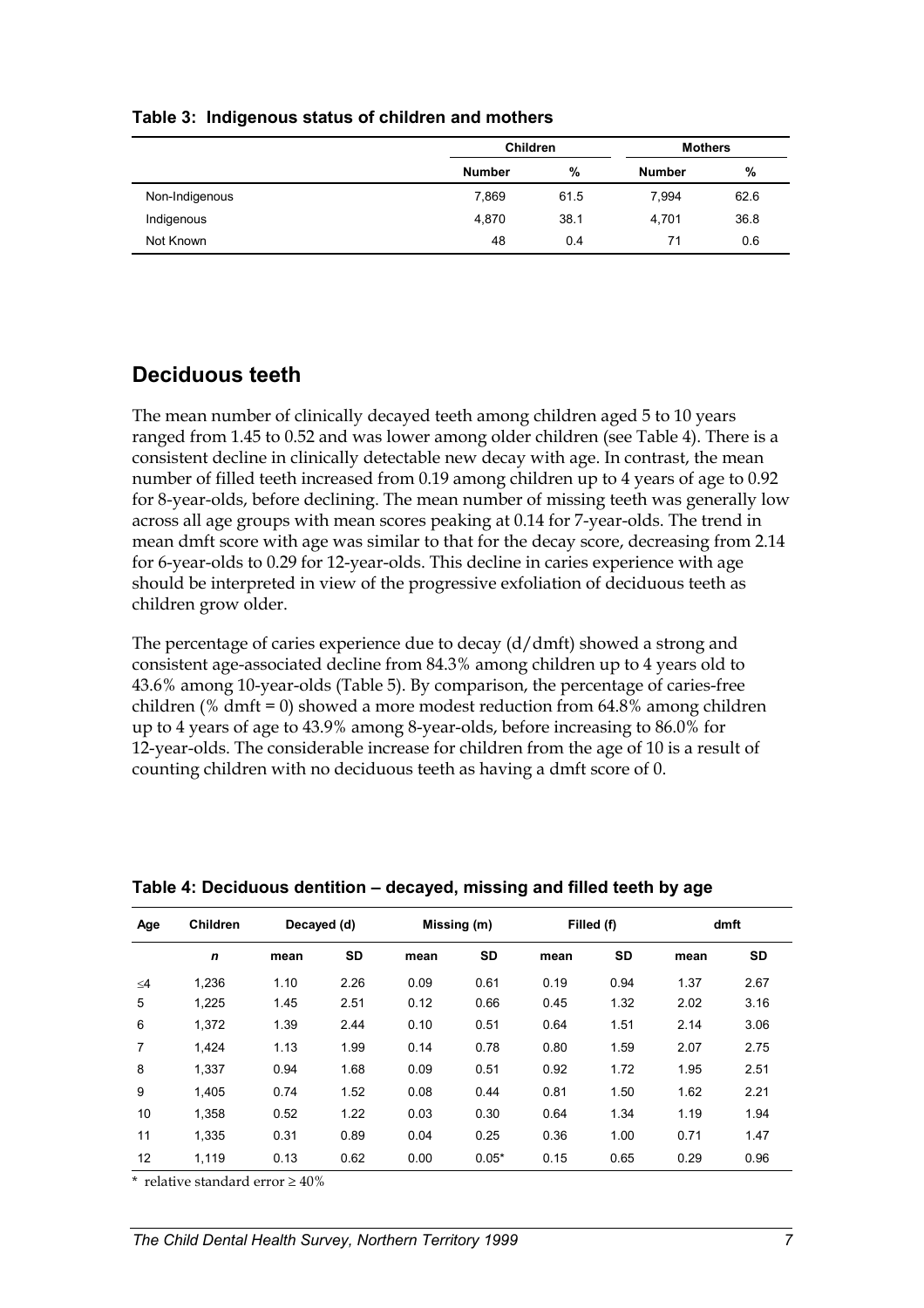| Age            |                  | d/dmft | $dmft = 0$   |      |  |
|----------------|------------------|--------|--------------|------|--|
|                | $\boldsymbol{n}$ | $\%$   | $\mathsf{n}$ | $\%$ |  |
| $\leq 4$       | 435              | 84.3   | 1,236        | 64.8 |  |
| 5              | 567              | 74.0   | 1,225        | 53.7 |  |
| 6              | 718              | 64.7   | 1,372        | 47.7 |  |
| $\overline{7}$ | 779              | 56.6   | 1,424        | 45.3 |  |
| 8              | 750              | 51.2   | 1,337        | 43.9 |  |
| 9              | 717              | 46.8   | 1,405        | 49.0 |  |
| 10             | 553              | 43.6   | 1,358        | 59.2 |  |
| 11             | 385              | 46.9   | 1,335        | 71.2 |  |
| 12             | 156              | 46.3   | 1,119        | 86.0 |  |

**Table 5: Deciduous dentition – caries experience indices by age** 

## **Changes since 1998**

There were inconsistent changes in the mean number of deciduous teeth with clinically detectable decay between 1998 and 1999, with increases for children aged 6, 7, 8 and 11 and decreases for children aged  $\leq 4$ , 5 and 9. Similarly, the direction of changes in the mean number of filled teeth was varied, with increases for children aged 8 and up to 6 years, and decreases for children aged 7, 9, 10 and 11. There were increases in dmft scores for children aged between 6 and 8, however 9- and 10-yearolds had lower dmft scores in 1999 than in 1998. All these changes in deciduous caries experience resulted in an increase in the percentage of dmft scores accounted for by decay (d/dmft) for children aged 7, 10 and 11, and a decrease for children aged  $\leq 4$ , 5 and 12. There were few changes in the percentage of children with dmft = 0 between 1998 and 1999.

## **Permanent teeth**

As shown in Table 6, the mean number of clinically decayed permanent teeth was consistently smaller than the mean number of decayed deciduous teeth, and increased across the range of 6 to 14 years from 0.06 to 1.07. The number of teeth missing due to caries remained low across most ages, but increased to 0.19 for children aged 16 years and older. The mean number of filled permanent teeth ranged from 0.01 for children aged 6 to 0.43 for the oldest age group. In addition, the mean DMFT increased quite consistently across age groups, from  $0.08$  for 6-year-olds to 1.82 for children aged  $\geq$ 16. The mean DMFT score for 12-year-old children was 0.86.

The percentage caries free ( $DMFT = 0$ ) generally declined across age groups while the percentage of DMFT due to decay (D/DMFT) declined from 84.9% in the youngest children to 45.7% for 11-year-olds, before increasing in the older age groups (see Table 7). For children aged 12 or less more than 65% of children in any age group had no caries experience in the permanent dentition.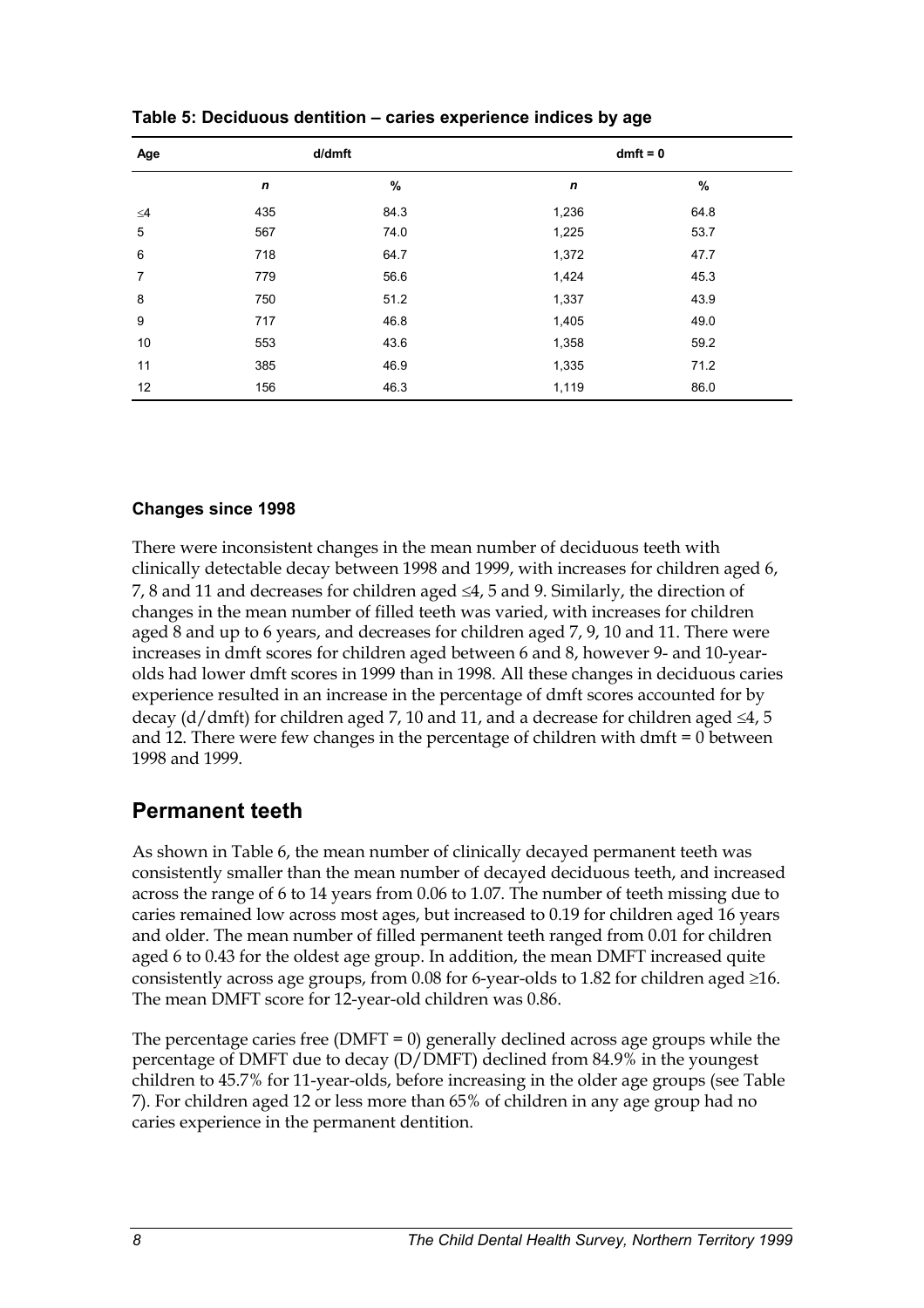| Age       | Children    | Decayed (D) |           | Missing (M) |           |         | Filled (F) | <b>DMFT</b> |      |  |
|-----------|-------------|-------------|-----------|-------------|-----------|---------|------------|-------------|------|--|
|           | $\mathbf n$ | mean        | <b>SD</b> | mean        | <b>SD</b> | mean    | <b>SD</b>  | mean        | SD   |  |
| 5         | 1,225       | 0.01        | 0.13      |             |           | 0.00    | $0.03*$    | 0.01        | 0.18 |  |
| 6         | 1,372       | 0.06        | 0.34      | $0.01*$     | $0.15*$   | $0.01*$ | $0.18*$    | 0.08        | 0.41 |  |
| 7         | 1,424       | 0.17        | 0.57      | $0.01*$     | $0.21*$   | 0.05    | 0.31       | 0.22        | 0.70 |  |
| 8         | 1.337       | 0.16        | 0.54      | $0.01*$     | $0.12*$   | 0.10    | 0.47       | 0.27        | 0.73 |  |
| 9         | 1,405       | 0.20        | 0.63      | 0.02        | 0.18      | 0.16    | 0.58       | 0.38        | 0.90 |  |
| 10        | 1,358       | 0.25        | 0.85      | 0.03        | 0.29      | 0.17    | 0.53       | 0.45        | 1.07 |  |
| 11        | 1.335       | 0.29        | 0.78      | 0.04        | 0.31      | 0.29    | 0.74       | 0.63        | 1.20 |  |
| 12        | 1,119       | 0.48        | 1.17      | 0.08        | 0.45      | 0.31    | 0.81       | 0.86        | 1.54 |  |
| 13        | 385         | 0.66        | 1.35      | 0.09        | 0.46      | 0.34    | 0.86       | 1.09        | 1.81 |  |
| 14        | 230         | 1.07        | 1.87      | 0.08        | 0.42      | 0.19    | 0.66       | 1.35        | 2.07 |  |
| 15        | 139         | 0.69        | 1.10      | $0.08*$     | $0.38*$   | 0.39    | 1.19       | 1.17        | 1.77 |  |
| $\geq$ 16 | 224         | 1.20        | 2.76      | 0.19        | 0.82      | 0.43    | 1.09       | 1.82        | 3.05 |  |

**Table 6: Permanent dentition –decayed, missing and filled teeth by age** 

\* relative standard error  $\geq 40\%$ 

| Age            |                  | <b>D/DMFT</b> | $DMFT = 0$  |      |  |  |  |  |
|----------------|------------------|---------------|-------------|------|--|--|--|--|
|                | $\boldsymbol{n}$ | %             | $\mathbf n$ | $\%$ |  |  |  |  |
| 5              | 11               | 84.9          | 1,225       | 99.1 |  |  |  |  |
| 6              | 65               | 81.6          | 1,372       | 95.2 |  |  |  |  |
| $\overline{7}$ | 181              | 76.6          | 1,424       | 87.3 |  |  |  |  |
| 8              | 215              | 63.2          | 1,337       | 83.9 |  |  |  |  |
| 9              | 290              | 55.4          | 1,405       | 79.3 |  |  |  |  |
| $10$           | 304              | 51.9          | 1,358       | 77.6 |  |  |  |  |
| 11             | 413              | 45.7          | 1,335       | 69.0 |  |  |  |  |
| 12             | 419              | 52.5          | 1,119       | 62.5 |  |  |  |  |
| 13             | 170              | 60.1          | 385         | 55.9 |  |  |  |  |
| 14             | 110              | 77.6          | 230         | 52.2 |  |  |  |  |
| 15             | 73               | 69.2          | 139         | 47.2 |  |  |  |  |
| $\geq$ 16      | 93               | 56.1          | 224         | 58.3 |  |  |  |  |

**Table 7: Permanent dentition – caries experience indices by age** 

## **Changes since 1998**

There were often large differences in caries experience indices for children aged 14 years and older between 1998 and 1999. This can most likely be attributed to variability resulting from the small numbers of children sampled in these age groups.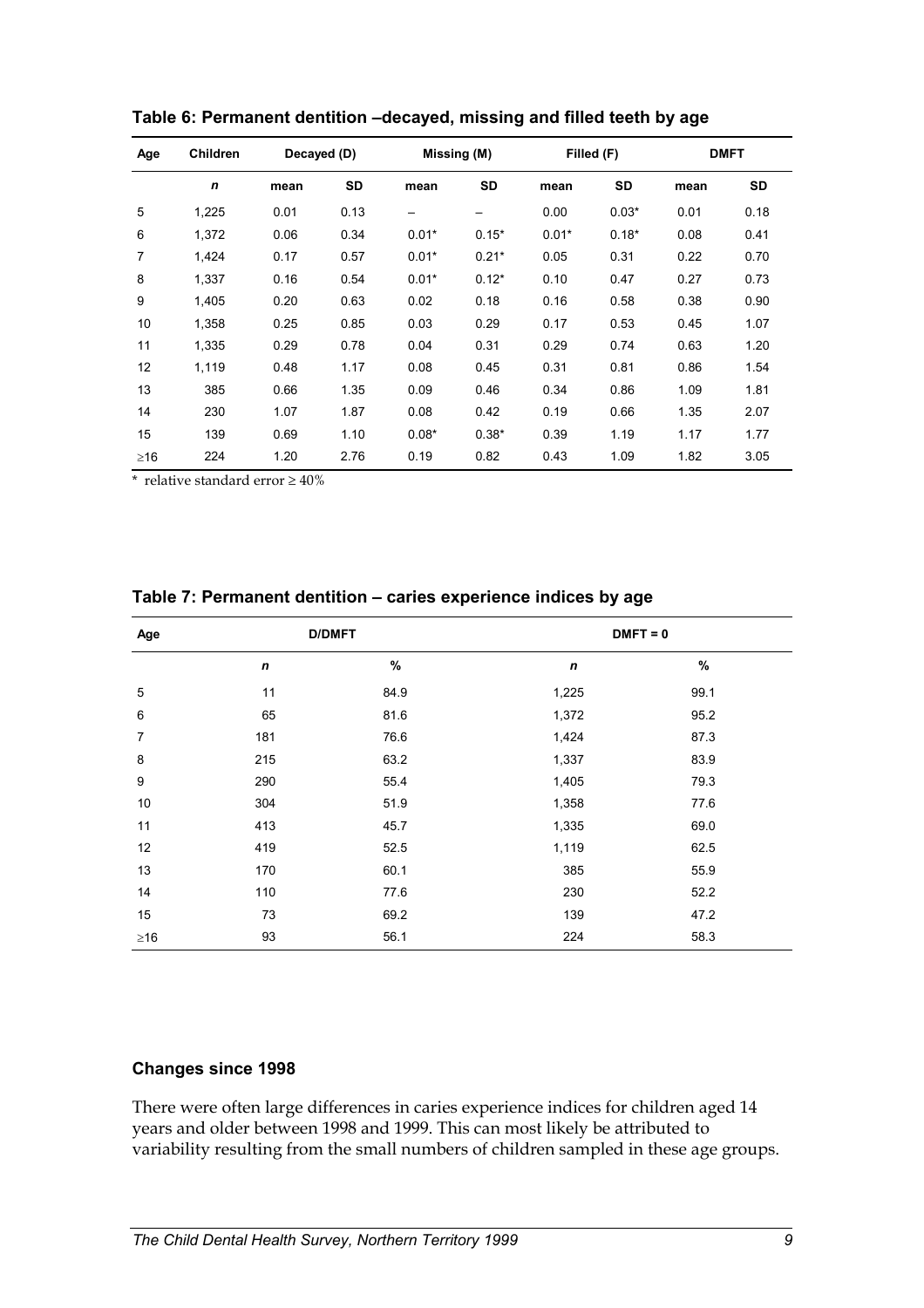For the remainder of the age groups, there were few changes in either the mean number of clinically decayed permanent teeth between 1998 and 1999. However there were increases in DMFT for children aged 7, 8, 9, 12 and 13. There were also decreases in D/DMFT for children aged 8 years and younger. Changes in the percentage of caries free children (DMFT = 0) were few and relatively inconsistent between 1998 and 1999.

# **All teeth**

Untreated clinically detectable caries in the combined deciduous and permanent dentitions (see Table 8) existed for between 27.2% and 46.2% of children in all age groups. The greatest likelihood of untreated decay occurred for children aged 16 years and over and for children aged 11 and 12. However, the most extensive levels of untreated decay (4 or more deciduous or permanent teeth) occur in the younger age groups, with approximately 15% of children aged up to 6 years of age being affected to this extent. Higher levels of untreated decay were also apparent for children aged 14 and 16 and older.

More than 93% of children aged 5 to 12 years had no deciduous or permanent teeth missing due to caries. However, smaller percentages avoided fillings with between 23.0% and 36.2% of children aged 6 to 12 years old having at least one filling. There is a decline in the percentage of children with no clinical caries experience in either deciduous or permanent dentition, from 64.7% up to age 4 to 39.8% at age 8. Above the age of 8, the percentage increases to a high of 56.2% for 12-year-olds.

|           |                 |      |      |              | $d+D =$ |        |      |           | $dmft+$     |            |
|-----------|-----------------|------|------|--------------|---------|--------|------|-----------|-------------|------------|
| Age       | <b>Children</b> | 0    | 1    | $\mathbf{2}$ | 3       | 4      | $5+$ | $m+M = 0$ | $f + F = 0$ | $DMFT = 0$ |
|           | $\mathbf n$     | %    | %    | %            | %       | %      | %    | $\%$      | $\%$        | %          |
| $\leq 4$  | 1,236           | 67.9 | 8.6  | 8.4          | 3.8     | 3.7    | 7.6  | 97.0      | 93.8        | 64.7       |
| 5         | 1,225           | 59.8 | 9.8  | 8.5          | 5.7     | 5.2    | 10.9 | 95.2      | 84.4        | 53.5       |
| 6         | 1,372           | 56.6 | 12.7 | 9.7          | 5.7     | 4.6    | 10.5 | 93.9      | 76.3        | 45.9       |
| 7         | 1,424           | 53.8 | 17.2 | 11.6         | 4.8     | 4.2    | 8.4  | 94.4      | 69.2        | 41.1       |
| 8         | 1,337           | 56.9 | 17.3 | 10.8         | 5.6     | 3.7    | 5.7  | 94.8      | 64.7        | 39.8       |
| 9         | 1,405           | 62.6 | 15.3 | 9.8          | 4.5     | 2.7    | 5.1  | 94.6      | 63.8        | 41.8       |
| 10        | 1,358           | 68.1 | 13.3 | 8.7          | 4.0     | 2.7    | 3.3  | 96.4      | 66.1        | 47.8       |
| 11        | 1,335           | 70.7 | 14.8 | 7.0          | 2.9     | 2.8    | 1.9  | 95.0      | 70.7        | 51.2       |
| 12        | 1,119           | 72.8 | 14.2 | 4.9          | 3.5     | 1.9    | 2.7  | 96.1      | 77.0        | 56.2       |
| 13        | 385             | 65.4 | 18.0 | 7.2          | 2.6     | 4.5    | 2.5  | 94.6      | 77.0        | 51.9       |
| 14        | 230             | 58.2 | 17.0 | 8.0          | 4.3     | 4.9    | 7.6  | 93.9      | 89.1        | 51.2       |
| 15        | 139             | 56.3 | 24.7 | 9.9          | $3.6*$  | $1.1*$ | 4.4  | 95.2      | 83.9        | 44.7       |
| $\geq$ 16 | 224             | 71.4 | 9.0  | 5.2          | 2.7     | 4.2    | 7.6  | 93.8      | 78.8        | 57.3       |

## **Table 8: All teeth – age-specific caries experience**

\* relative standard error  $\geq 40\%$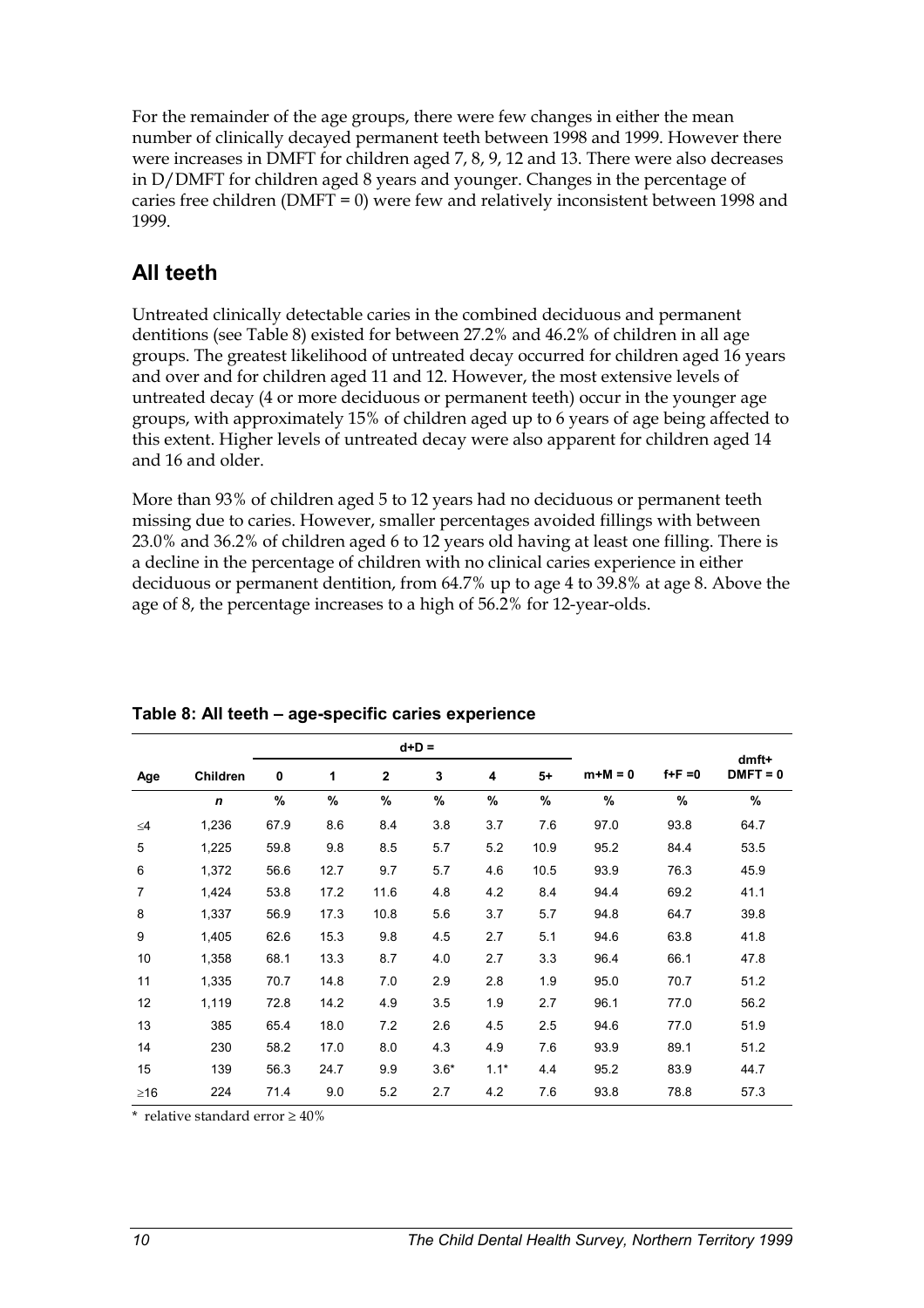#### **Changes since 1998**

There were reductions in the percentage of children with  $d+D = 0$  for several age groups between 1998 and 1999. Consistent changes were also found in the percentages of children with  $f+F = 0$ , with all age groups bar two experiencing an increase between 1998 and 1999. The combination of increased detectable decay but reduced numbers of fillings resulted in few and inconsistent changes in the percentage of children with dmft+DMFT=0 between 1998 and 1999.

## **Fissure sealants**

Fissure sealants increased in prevalence for children up to 11 years of age, before decreasing (see Table 9). There was evidence of preferential use of fissure sealants among those with caries experience: children aged between 7 and 12 years old with some caries experience (DMFT = 1+) were between 26.6% and 86.8% more likely to have fissure sealants then were children with  $DMFT = 0$ .

### **Changes since 1998**

The mean number of fissure sealants in 1999 decreased considerably from 1998, with reductions for most age groups sampled. The decrease occurred both for those with caries experience (DMFT  $\geq$  1) and those without (DMFT = 0). The only age group to show increased mean sealants were 7-year-olds.

|                |                 |      |                 | <b>Children with sealants</b> |            |             |               |  |  |
|----------------|-----------------|------|-----------------|-------------------------------|------------|-------------|---------------|--|--|
| Age            | <b>Children</b> |      | <b>Sealants</b> |                               | $DMFT = 0$ |             | $DMFT \geq 1$ |  |  |
|                | $\mathbf n$     | mean | SD              | $\mathbf n$                   | $\%$       | $\mathbf n$ | %             |  |  |
| 6              | 1,372           | 0.12 | 0.61            | 1,306                         | 3.7        | 65          | 12.9          |  |  |
| $\overline{7}$ | 1,424           | 0.49 | 1.18            | 1,243                         | 15.1       | 181         | 28.2          |  |  |
| 8              | 1,337           | 0.80 | 1.48            | 1,122                         | 23.6       | 215         | 35.3          |  |  |
| 9              | 1,405           | 0.93 | 1.57            | 1,114                         | 28.2       | 290         | 35.7          |  |  |
| 10             | 1,358           | 1.01 | 1.62            | 1,054                         | 30.1       | 304         | 42.7          |  |  |
| 11             | 1,335           | 1.06 | 1.74            | 921                           | 31.0       | 413         | 45.2          |  |  |
| 12             | 1,119           | 1.02 | 1.80            | 700                           | 29.3       | 419         | 38.1          |  |  |
| 13             | 385             | 0.92 | 1.97            | 215                           | 27.0       | 170         | 25.4          |  |  |
| 14             | 230             | 0.41 | 1.28            | 120                           | 11.9       | 110         | 20.9          |  |  |
| 15             | 139             | 0.53 | 1.62            | 66                            | 4.9        | 73          | 24.9          |  |  |
| $\geq$ 16      | 224             | 0.49 | 1.56            | 131                           | 16.2       | 93          | 3.3           |  |  |

### **Table 9: Fissure sealants – age-specific experience**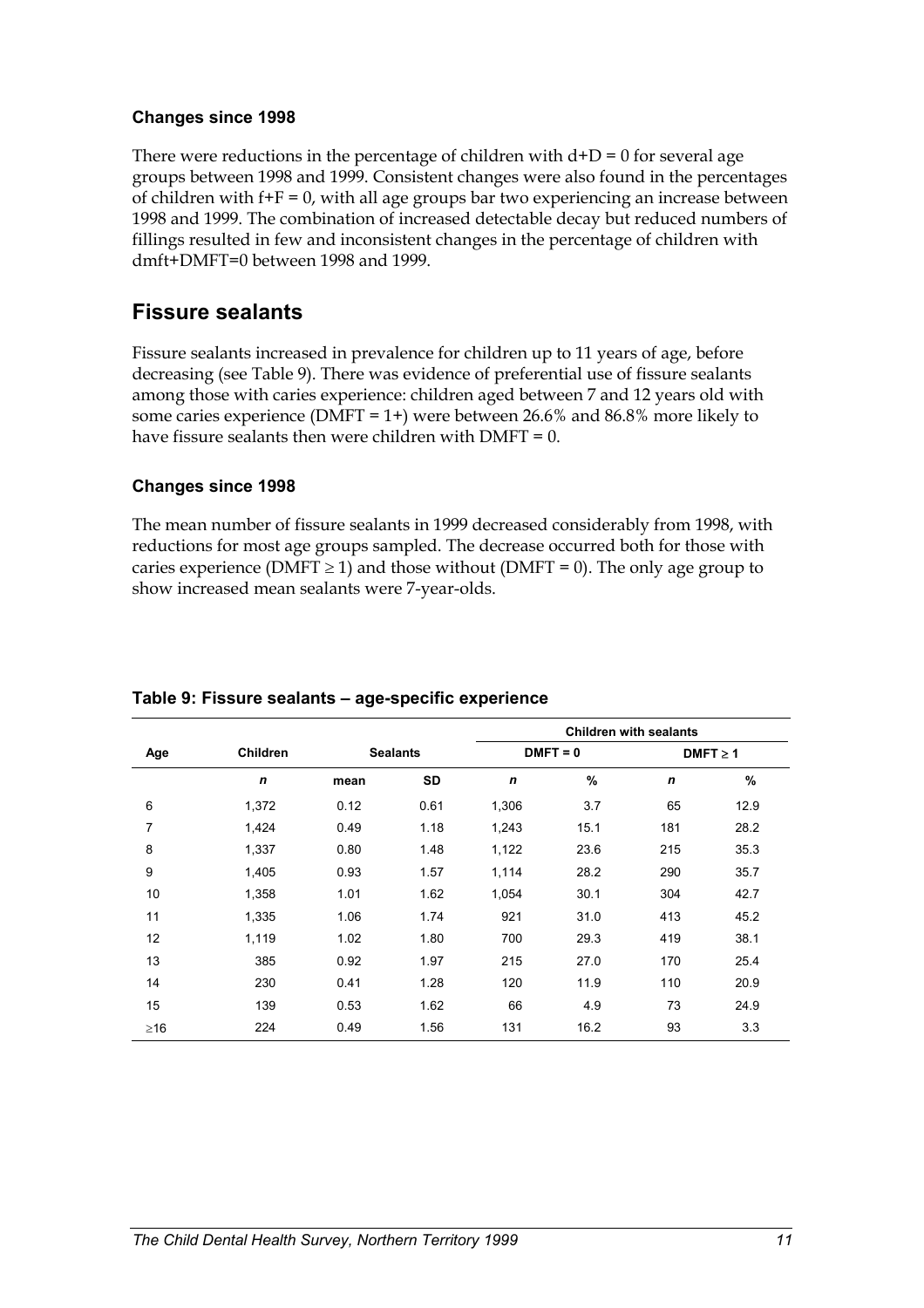## **Immediate treatment needs**

Details of immediate treatment needs are shown in Table 10. This classification is accorded to children who have, or who are likely to develop within four weeks, oral pain or infection. Immediate treatment needs were infrequent in the key age groups (5 to 12 years). Fewer than 3% of children in this age range required immediate treatment, with the percentages across age groups ranging from 1.4% to 2.7%. The small group of children with immediate treatment needs had a high mean dmft experience. This was highest in younger children.

#### **Changes since 1998**

The percentage of children with immediate treatment needs decreased slightly between 1998 and 1999.

|                |                 |     |         |           |             |           | $d+D =$     |         |             |         |        |  |  |
|----------------|-----------------|-----|---------|-----------|-------------|-----------|-------------|---------|-------------|---------|--------|--|--|
| Age            | <b>Children</b> |     | dmft    |           | <b>DMFT</b> |           | $\mathbf 0$ | 1       | $\mathbf 2$ | 3       | $4+$   |  |  |
|                | n               | %   | Mean    | <b>SD</b> | Mean        | <b>SD</b> | %           | $\%$    | %           | %       | $\%$   |  |  |
| 5              | 17              | 1.4 | 3.98    | 2.72      | —           | —         | $12.2*$     | $18.8*$ | $13.7*$     | $16.3*$ | 39.0   |  |  |
| 6              | 24              | 1.8 | 6.51    | 4.16      | $0.06*$     | $0.24*$   | $4.8*$      | $4.6*$  | 20.2        | $20.6*$ | 49.8   |  |  |
| $\overline{7}$ | 21              | 1.4 | 4.41    | 3.60      | $0.31*$     | $1.20*$   | $11.9*$     | 37.0    | $5.6*$      | 12.9    | 32.6   |  |  |
| 8              | 27              | 2.0 | 4.85    | 2.57      | 0.72        | 0.90      | $7.0*$      | 16.6    | 34.3        | $2.5*$  | 39.6   |  |  |
| 9              | 37              | 2.6 | 3.19    | 2.68      | 1.20        | 1.55      | $9.7*$      | 16.4    | 15.5        | $22.0*$ | 36.4   |  |  |
| 10             | 35              | 2.6 | 3.60    | 3.28      | 1.47        | 1.82      | 17.8        | $9.8*$  | $7.9*$      | 8.0     | 56.4   |  |  |
| 11             | 24              | 1.8 | 1.46    | 2.28      | 1.98        | 2.44      | $8.4*$      | 27.6    | 36.0        | $9.1*$  | 18.9   |  |  |
| 12             | 30              | 2.7 | $0.65*$ | $1.50*$   | 2.57        | 1.87      | $4.5*$      | 40.7    | $7.4*$      | $26.2*$ | 21.1   |  |  |
| 13             | 14              | 3.8 | $0.40*$ | $1.20*$   | 2.31        | 1.18      | 0.0         | 29.5    | 41.5        | 0.0     | 29.0   |  |  |
| 14             | 15              | 6.6 | $0.21*$ | $0.63*$   | 4.35        | 3.48      | 0.0         | 24.9*   | 34.0        | 0.0     | 41.1   |  |  |
| 15             | 8               | 6.1 | $1.20*$ | $4.40*$   | 1.29        | 0.64      | 0.0         | 55.2    | $36.8*$     | 0.0     | $8.1*$ |  |  |
| $\geq$ 16      | 12              | 5.2 |         |           | 4.26        | 2.13      | 0.0         | $13.2*$ | $26.4*$     | $26.4*$ | 34.0   |  |  |

#### **Table 10: Immediate treatment needs: age-specific distribution**

\* relative standard error  $\geq 40\%$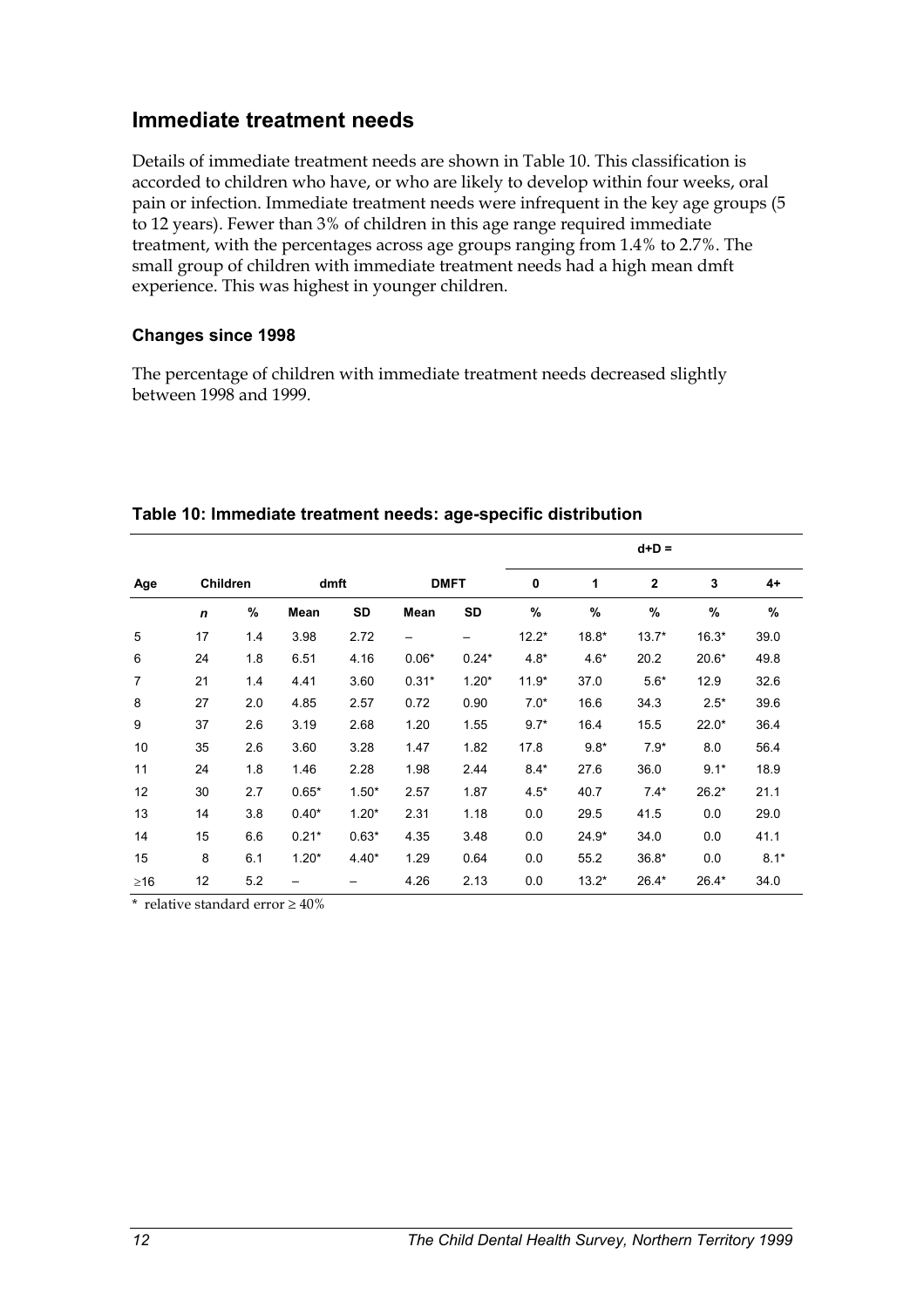# **School Dental Service examinations**

Table 11 describes the percentage of examinations of children which were initial or non-initial examinations in the Northern Territory School Dental Service. As expected, the figure is highest for the youngest ages (6 years or less) with less than 10% of the examinations of those aged 7 to 13 years being initial examinations. This pattern is expected and indicates that most patients are enrolled during their early school years.

Table 12 refers to children with previous examinations only and indicates their distribution according to time since last dental examination. Between the ages of 5 and 12 there was a general decline in the percentages of children having received an examination within a year of their previous examination, from 64.9% to 36.4%. About one third of children had been examined last within a 13 to 18 month period. Overall, few children were examined more than 18 months since their previous examination, although among older age groups this became increasingly common. Mean examination intervals ranged from 8.21 months for the youngest children to 26.55 months for children aged 16 years and older. Time since last dental exam for both 6- and 12-year-old children is shown in Figure 4.

### **Changes since 1998**

Of those children with previous examinations, reductions occurred for most age groups in the percentage receiving examinations from 7 to 12 months previously while increases were observed in the percentages receiving examinations 25+ months previously. These changes were reflected in an increase for every age group (bar one) in the mean number of months since the last examination.

|                |                   | <b>Previous examination in School Dental Service</b> |      |                |  |  |  |  |
|----------------|-------------------|------------------------------------------------------|------|----------------|--|--|--|--|
| Age            | Children examined | No                                                   | Yes  | <b>Unknown</b> |  |  |  |  |
|                | n                 | $\%$                                                 | $\%$ | $\%$           |  |  |  |  |
| $\leq 4$       | 1,325             | 58.9                                                 | 23.2 | 17.9           |  |  |  |  |
| 5              | 1,314             | 29.3                                                 | 46.9 | 23.7           |  |  |  |  |
| 6              | 1,514             | 15.4                                                 | 67.0 | 17.6           |  |  |  |  |
| $\overline{7}$ | 1,497             | 9.6                                                  | 70.3 | 20.1           |  |  |  |  |
| 8              | 1,418             | 6.5                                                  | 75.3 | 18.2           |  |  |  |  |
| 9              | 1,448             | 5.8                                                  | 77.3 | 16.8           |  |  |  |  |
| 10             | 1,367             | 5.3                                                  | 78.2 | 16.5           |  |  |  |  |
| 11             | 1,339             | 4.4                                                  | 78.8 | 16.8           |  |  |  |  |
| 12             | 1,115             | 4.4                                                  | 75.9 | 19.7           |  |  |  |  |
| 13             | 376               | 4.3                                                  | 71.4 | 24.2           |  |  |  |  |
| 14             | 186               | 5.5                                                  | 58.2 | 36.3           |  |  |  |  |
| 15             | 119               | 6.4                                                  | 58.1 | 35.5           |  |  |  |  |
| $\geq$ 16      | 164               | $2.8*$                                               | 54.5 | 42.7           |  |  |  |  |

#### **Table 11: School Dental Service examinations – age-specific distribution**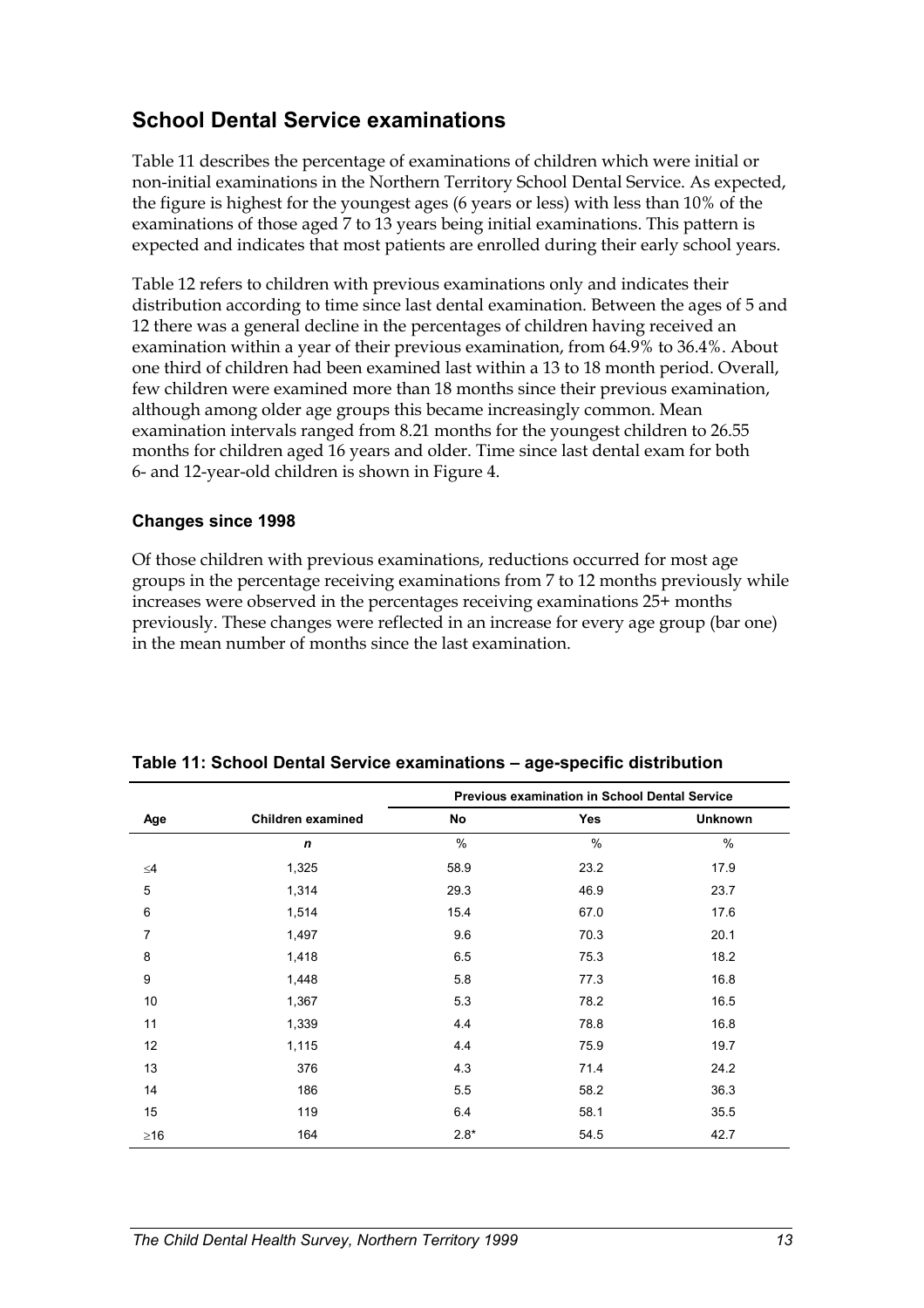|           |                 | Months since last visit |               |           |               |       |       |           |  |  |  |  |
|-----------|-----------------|-------------------------|---------------|-----------|---------------|-------|-------|-----------|--|--|--|--|
| Age       | <b>Children</b> | $0 - 6$                 | $7 - 12$      | $13 - 18$ | $19 - 24$     | $25+$ | mean  | <b>SD</b> |  |  |  |  |
|           | $\mathbf n$     | $\%$                    | $\frac{9}{6}$ | $\%$      | $\frac{9}{6}$ | $\%$  |       |           |  |  |  |  |
| $\leq 4$  | 308             | 50.9                    | 32.9          | 13.0      | $1.4*$        | 1.8   | 8.21  | 5.56      |  |  |  |  |
| 5         | 617             | 24.7                    | 40.2          | 27.5      | 5.2           | 2.4   | 11.53 | 6.47      |  |  |  |  |
| 6         | 1,015           | 15.6                    | 40.5          | 32.8      | 8.4           | 2.8   | 12.44 | 5.43      |  |  |  |  |
| 7         | 1,053           | 7.7                     | 37.0          | 37.6      | 11.2          | 6.5   | 14.20 | 6.19      |  |  |  |  |
| 8         | 1,068           | 12.1                    | 37.0          | 34.3      | 10.2          | 6.4   | 14.01 | 7.36      |  |  |  |  |
| 9         | 1,120           | 12.2                    | 30.9          | 36.8      | 11.3          | 8.8   | 14.66 | 7.67      |  |  |  |  |
| 10        | 1,068           | 11.0                    | 33.4          | 34.8      | 9.6           | 11.3  | 15.23 | 8.67      |  |  |  |  |
| 11        | 1,056           | 7.4                     | 33.0          | 38.2      | 11.6          | 9.8   | 15.57 | 8.17      |  |  |  |  |
| 12        | 846             | 5.5                     | 30.9          | 39.6      | 10.8          | 13.1  | 16.29 | 8.89      |  |  |  |  |
| 13        | 269             | 6.2                     | 32.4          | 30.8      | 12.2          | 18.2  | 17.99 | 12.48     |  |  |  |  |
| 14        | 108             | $4.0*$                  | 27.3          | 14.9      | 5.8           | 48.1  | 26.09 | 16.72     |  |  |  |  |
| 15        | 69              | 8.4                     | 41.2          | 12.9      | $2.2*$        | 35.2  | 22.01 | 18.68     |  |  |  |  |
| $\geq$ 16 | 90              | 13.8                    | 19.5          | 9.7       | 11.2          | 45.7  | 26.55 | 19.97     |  |  |  |  |

**Table 12: School Dental Service examinations – time since last visit** 

 $^{\star}\,$  relative standard error  $\geq 40\%$ 



Figure 4: Time since last dental examination for 6- and 12-year-olds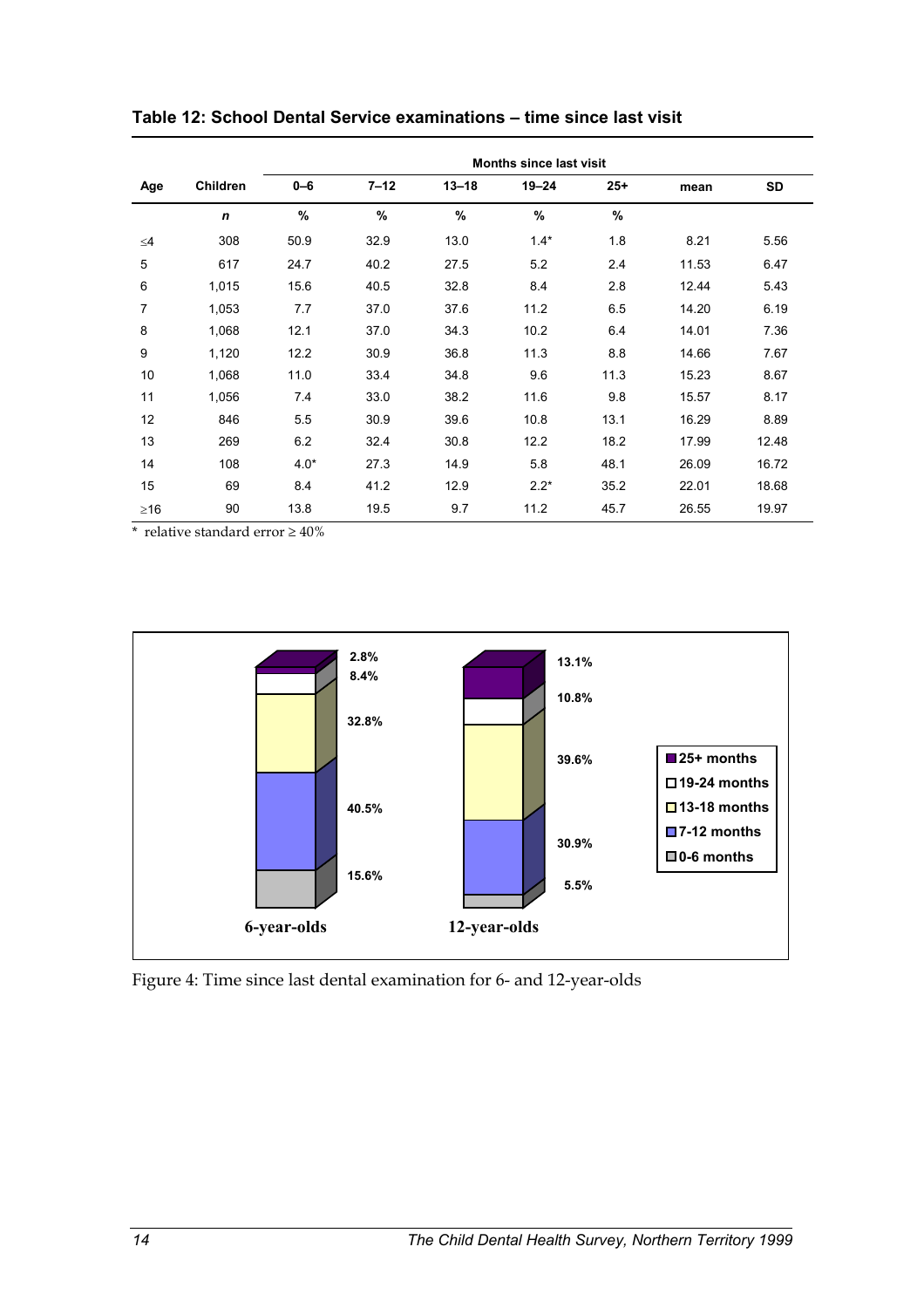## **Percentage of children with dmft = 0, DMFT = 0 and d+D = 4+**

Figure 5 presents a summary of data contained in Tables 5, 7 and 8 showing the extent of dental health (represented by percentage with no caries experience) and the extent of more extensive untreated decay. There is a progressive decline across age in the percentage of children with  $DMFT = 0$ , and in the percentage of children with dmft+DMFT  $\geq$  4 up to the age of 12.



Figure 5: Percentage of children with dmft =  $0$ , DMFT =  $0$  and  $d+D \ge 4$ 

## **Deciduous teeth of non-Indigenous and Indigenous children**

Supplementary Tables S1 and S2 describe the age-specific indices of deciduous caries experience for non-Indigenous and Indigenous children respectively. Indigenous children up to the age of 9 years old had approximately 3 to 4 times more clinically detectable decay and dmft scores  $1\frac{1}{2}$  to  $2\frac{1}{2}$  times higher than non-Indigenous children. Non-Indigenous children had a higher mean filled score for most age groups, however. Considerably fewer Indigenous children were found to have had no history of caries experience. In addition, the percentage of the dmft index attributed to decay (d/dmft) was substantially higher among Indigenous children.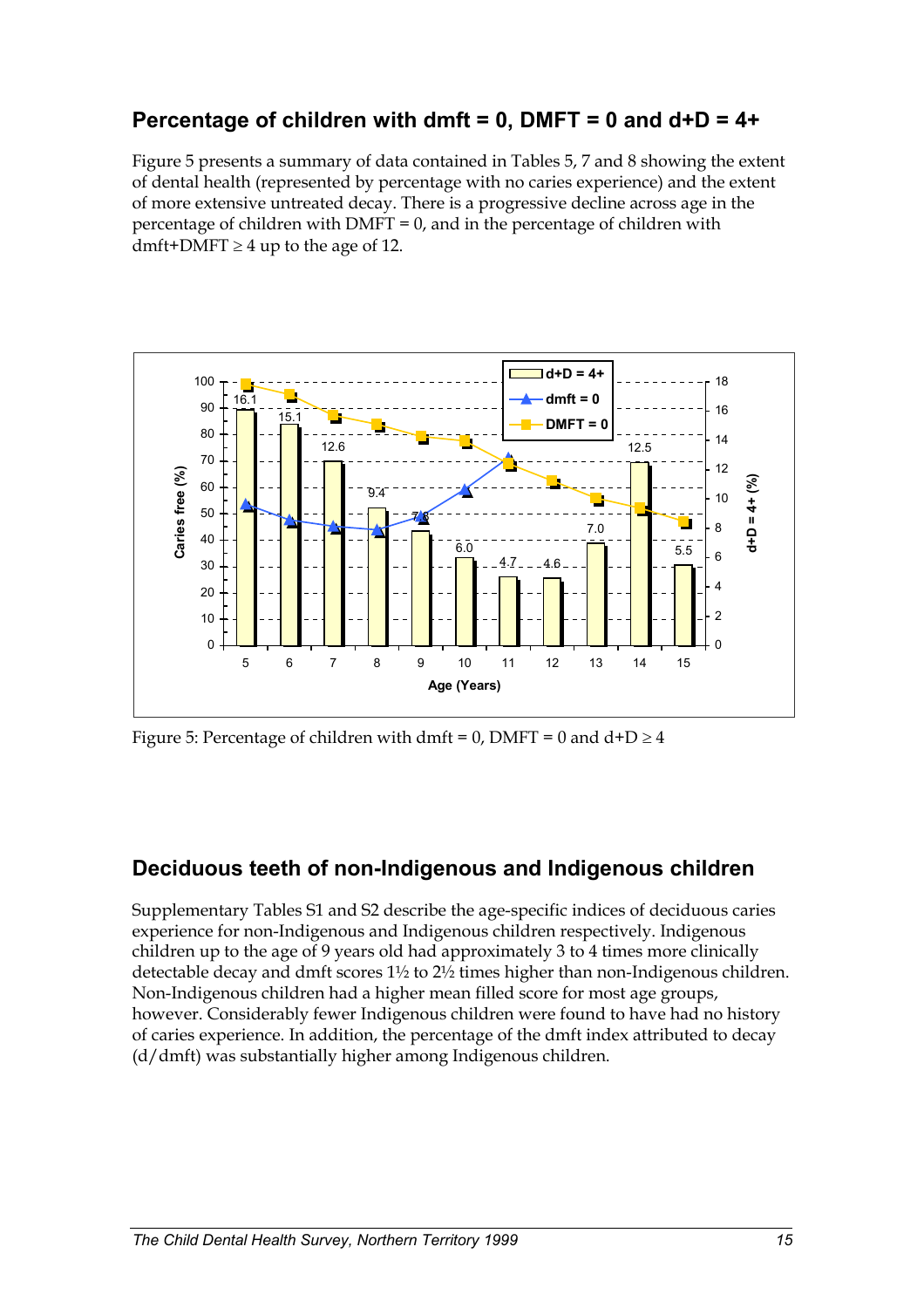| Age      | <b>Children</b> | Decayed (d) |           | Missing (m) |           | Filled (f) |           | dmft |      | d/dmft | $dmft = 0$ |
|----------|-----------------|-------------|-----------|-------------|-----------|------------|-----------|------|------|--------|------------|
|          | n               | mean        | <b>SD</b> | mean        | <b>SD</b> | mean       | <b>SD</b> | mean | SD   | %      | %          |
| $\leq 4$ | 953             | 0.76        | 1.88      | 0.06        | 0.50      | 0.18       | 0.92      | 1.00 | 2.28 | 80.9   | 71.2       |
| 5        | 814             | 0.80        | 1.78      | 0.11        | 0.63      | 0.52       | 1.39      | 1.43 | 2.79 | 59.8   | 65.7       |
| 6        | 897             | 0.74        | 1.60      | 0.10        | 0.48      | 0.63       | 1.38      | 1.47 | 2.45 | 50.7   | 57.4       |
| 7        | 931             | 0.58        | 1.23      | 0.11        | 0.60      | 0.93       | 1.73      | 1.62 | 2.47 | 40.2   | 54.2       |
| 8        | 856             | 0.51        | 1.00      | 0.07        | 0.43      | 0.99       | 1.78      | 1.58 | 2.26 | 39.3   | 51.4       |
| 9        | 876             | 0.38        | 0.81      | 0.07        | 0.42      | 0.97       | 1.61      | 1.42 | 2.06 | 31.5   | 54.0       |
| 10       | 837             | 0.28        | 0.75      | 0.04        | 0.34      | 0.77       | 1.45      | 1.09 | 1.86 | 27.2   | 62.3       |
| 11       | 815             | 0.16        | 0.55      | 0.03        | 0.22      | 0.45       | 1.08      | 0.64 | 1.40 | 27.9   | 74.5       |
| 12       | 616             | 0.10        | 0.48      | $0.01*$     | $0.07*$   | 0.23       | 0.78      | 0.33 | 1.02 | 30.2   | 84.0       |

**Table S1: Deciduous teeth – age-specific caries experience of non-Indigenous children**

**Table S2: Deciduous teeth – age-specific caries experience of Indigenous children** 

| Age            | <b>Children</b> | Decayed (d) |           | Missing (m) |      | Filled (f) |      | dmft |      | d/dmft | $dmft = 0$ |
|----------------|-----------------|-------------|-----------|-------------|------|------------|------|------|------|--------|------------|
|                | $\mathbf n$     | mean        | <b>SD</b> | mean        | SD   | mean       | SD   | mean | SD   | %      | %          |
| $\leq$ 4       | 283             | 2.22        | 2.97      | 0.18        | 0.88 | 0.22       | 0.99 | 2.62 | 3.40 | 90.1   | 43.3       |
| 5              | 412             | 2.74        | 3.16      | 0.14        | 0.71 | 0.32       | 1.17 | 3.20 | 3.49 | 87.8   | 30.0       |
| 6              | 475             | 2.64        | 3.16      | 0.11        | 0.55 | 0.66       | 1.73 | 3.40 | 3.66 | 80.7   | 29.2       |
| $\overline{7}$ | 493             | 2.18        | 2.63      | 0.21        | 1.02 | 0.54       | 1.25 | 2.93 | 3.04 | 76.5   | 28.4       |
| 8              | 481             | 1.69        | 2.28      | 0.14        | 0.63 | 0.79       | 1.60 | 2.61 | 2.79 | 65.9   | 30.4       |
| 9              | 529             | 1.32        | 2.11      | 0.08        | 0.47 | 0.55       | 1.24 | 1.94 | 2.40 | 66.4   | 40.6       |
| 10             | 521             | 0.90        | 1.65      | 0.03        | 0.22 | 0.43       | 1.11 | 1.36 | 2.05 | 65.3   | 54.4       |
| 11             | 519             | 0.54        | 1.21      | 0.05        | 0.29 | 0.22       | 0.84 | 0.81 | 1.56 | 69.3   | 66.0       |
| 12             | 503             | 0.17        | 0.75      |             |      | 0.06       | 0.43 | 0.24 | 0.88 | 74.0   | 88.5       |

\* relative standard error  $\geq 40\%$ 

## **Permanent teeth of non-Indigenous and Indigenous children**

Differences in permanent caries experience among non-Indigenous and Indigenous children are comparable to the profile for deciduous caries experience (see Tables S3 and S4). Indigenous children had a higher mean number of clinically decayed permanent teeth and a higher mean DMFT score. Indigenous children also had a higher percentage of caries experience attributed to decay (D/DMFT) and lower percentages of children with no caries experience (DMFT = 0).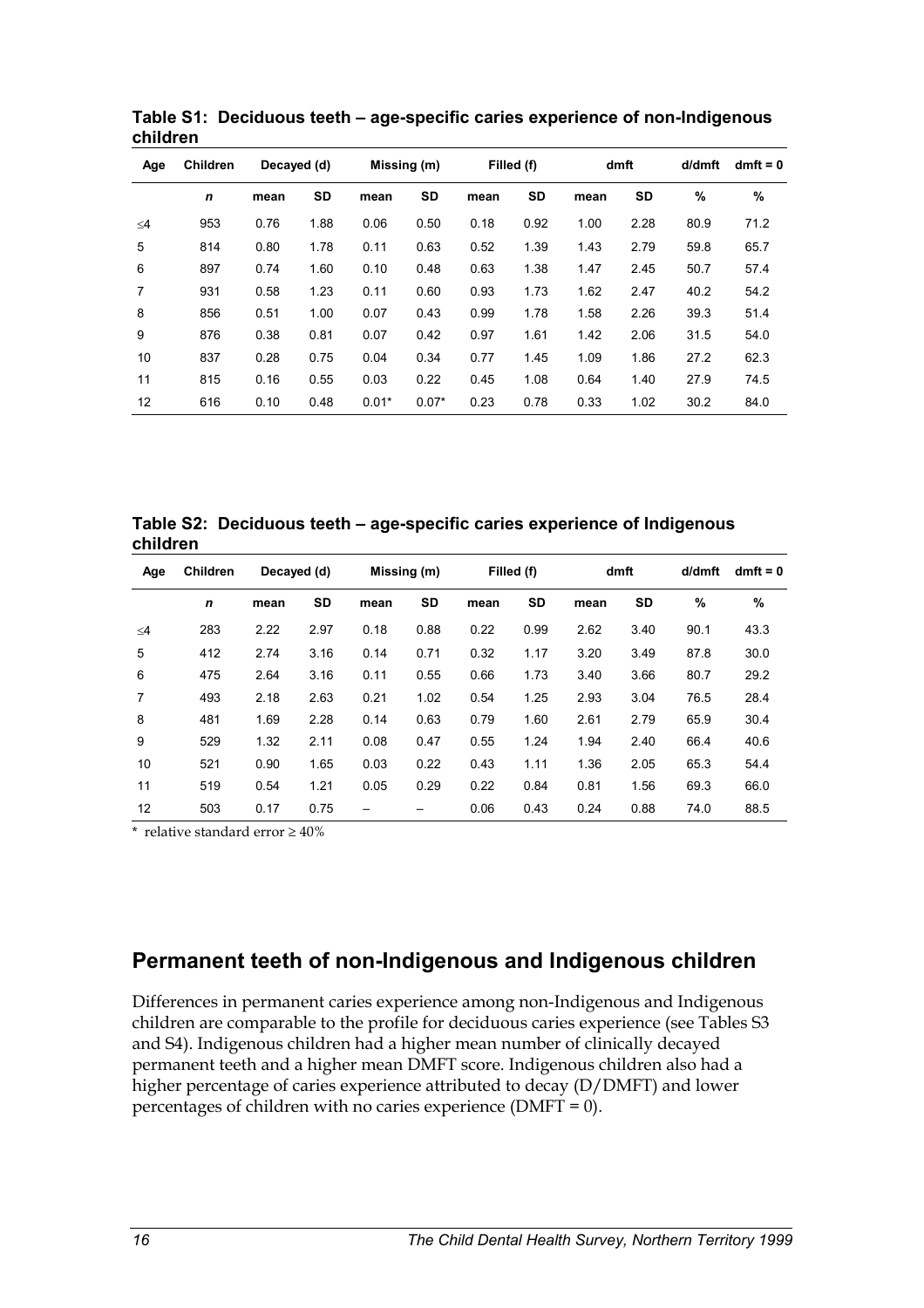| Age       | <b>Children</b> | Decayed (D) |         | Missing (M)              |         | Filled (F) |         | <b>DMFT</b> |         | <b>D/DMFT</b> | DMFT=0 |
|-----------|-----------------|-------------|---------|--------------------------|---------|------------|---------|-------------|---------|---------------|--------|
|           | $\mathbf n$     | mean        | SD      | mean                     | SD      | mean       | SD      | mean        | SD      | $\%$          | %      |
| 5         | 814             | $0.01*$     | $0.12*$ | —                        |         | 0.00       | $0.04*$ | $0.02*$     | $0.19*$ | 76.2          | 99.2   |
| 6         | 897             | 0.05        | 0.32    | $\overline{\phantom{m}}$ |         | $0.01*$    | $0.16*$ | 0.06        | 0.36    | 81.2          | 96.6   |
| 7         | 931             | 0.11        | 0.48    | 0.00                     | $0.06*$ | 0.05       | 0.34    | 0.16        | 0.60    | 67.4          | 90.4   |
| 8         | 856             | 0.08        | 0.34    | $0.01*$                  | $0.13*$ | 0.12       | 0.51    | 0.20        | 0.63    | 42.9          | 87.9   |
| 9         | 876             | 0.11        | 0.44    | 0.02                     | 0.20    | 0.18       | 0.64    | 0.31        | 0.84    | 38.9          | 83.2   |
| 10        | 837             | 0.14        | 0.59    | 0.03                     | 0.35    | 0.19       | 0.58    | 0.37        | 0.94    | 35.4          | 81.3   |
| 11        | 815             | 0.13        | 0.48    | 0.04                     | 0.32    | 0.33       | 0.81    | 0.50        | 1.09    | 25.0          | 74.7   |
| 12        | 616             | 0.23        | 0.76    | 0.05                     | 0.39    | 0.31       | 0.71    | 0.59        | 1.14    | 35.5          | 70.5   |
| 13        | 140             | 0.21        | 0.51    | $0.05*$                  | $0.40*$ | 0.44       | 0.82    | 0.70        | 1.22    | 33.5          | 63.8   |
| 14        | 32              | $0.29*$     | $1.10*$ | $0.16*$                  | $0.73*$ | $0.27*$    | $0.68*$ | 0.72        | 1.43    | $29.4*$       | 69.6   |
| 15        | 32              | $0.22*$     | $0.61*$ | $\overline{\phantom{m}}$ |         | 0.82       | 1.47    | 1.04        | 1.65    | $20.9*$       | 60.2   |
| $\geq$ 16 | 119             | 0.30        | 0.83    | 0.28                     | 1.02    | 0.37       | 1.08    | 0.95        | 1.53    | 41.9          | 64.5   |

**Table S3: Permanent teeth – age-specific caries experience of non-Indigenous children** 

\* relative standard error  $\geq 40\%$ 

|          | Table S4: Permanent teeth – age-specific caries experience of Indigenous |
|----------|--------------------------------------------------------------------------|
| children |                                                                          |

| Age            | Children    | Decayed (D) |         | Missing (M) |           | Filled (F) |           | <b>DMFT</b> |           | <b>D/DMFT</b> | DMFT=0 |
|----------------|-------------|-------------|---------|-------------|-----------|------------|-----------|-------------|-----------|---------------|--------|
|                | $\mathbf n$ | mean        | SD      | mean        | <b>SD</b> | mean       | <b>SD</b> | mean        | <b>SD</b> | $\%$          | $\%$   |
| 5              | 412         | $0.01*$     | $0.14*$ | —           |           |            |           | $0.01*$     | $0.14*$   | 100.0         | 99.0   |
| 6              | 475         | 0.08        | 0.36    | $0.02*$     | $0.26*$   | $0.01*$    | $0.20*$   | 0.12        | 0.49      | 82.0          | 92.7   |
| $\overline{7}$ | 493         | 0.27        | 0.71    | $0.03*$     | $0.34*$   | 0.03       | 0.23      | 0.34        | 0.85      | 85.5          | 81.4   |
| 8              | 481         | 0.32        | 0.75    | $0.01*$     | $0.07*$   | 0.08       | 0.39      | 0.40        | 0.87      | 81.9          | 76.7   |
| 9              | 529         | 0.36        | 0.83    | 0.02        | 0.14      | 0.12       | 0.45      | 0.50        | 0.99      | 72.3          | 72.9   |
| 10             | 521         | 0.43        | 1.12    | 0.03        | 0.18      | 0.13       | 0.46      | 0.58        | 1.24      | 69.3          | 71.6   |
| 11             | 519         | 0.55        | 1.05    | 0.05        | 0.29      | 0.22       | 0.60      | 0.82        | 1.32      | 66.3          | 60.2   |
| 12             | 503         | 0.78        | 1.49    | 0.11        | 0.50      | 0.32       | 0.91      | 1.20        | 1.87      | 65.4          | 52.8   |
| 13             | 245         | 0.91        | 1.59    | 0.11        | 0.49      | 0.29       | 0.88      | 1.31        | 2.04      | 71.4          | 51.4   |
| 14             | 198         | 1.20        | 1.94    | 0.07        | 0.34      | 0.18       | 0.66      | 1.45        | 2.14      | 82.3          | 49.4   |
| 15             | 107         | 0.83        | 1.17    | $0.10*$     | $0.44*$   | 0.26       | 1.07      | 1.20        | 1.81      | 79.4          | 43.4   |
| $\geq$ 16      | 106         | 2.21        | 3.68    | $0.09*$     | $0.51*$   | 0.50       | 1.10      | 2.80        | 3.93      | 67.9          | 51.4   |

\* relative standard error  $\geq 40\%$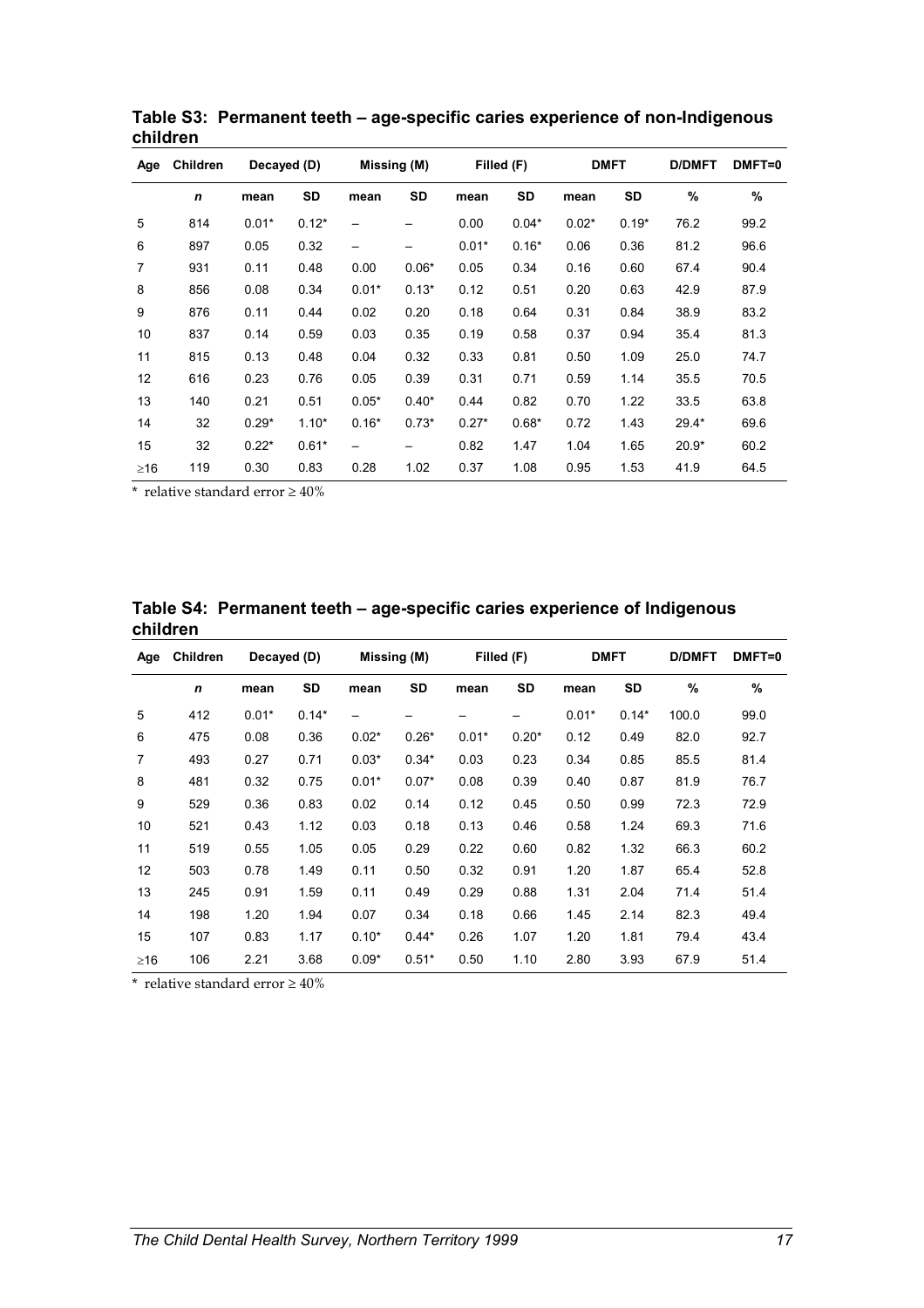## **Caries experience by geographical location**

Table S5 presents caries experience data for each of the Health Areas used in this report. Considerable variation can be seen in caries experience for both selected agegroups across geographical areas. Among 5- and 6-year-old children, mean clinically detectable decay scores ranged from 0.86 in the Darwin Urban area to 2.51 in Alice Springs Rural. Teeth missing due to caries were uncommon in most areas, ranging from 0.00 in Alice Springs Rural to 0.29 in Barkly. The number of filled teeth was lowest in the Alice Springs Rural and Darwin Rural area (means = 0.27) with the highest score being in Alice Springs Urban (mean = 0.98). Mean dmft scores in the deciduous dentition ranged from 1.66 in Darwin Urban to 3.08 in East Arnhem. The percentage of children with dmft = 0 was highest in Darwin Urban (56.6%) and Alice Springs Urban (52.7%) and lowest in the Alice Springs Rural (31.5%) and Darwin Rural (36.8%) Health Areas.

|                     | <b>Children</b> | Decayed (d) |           | Missing (m) |           | Filled (f) |           | dmft |           | $dmft = 0$ |
|---------------------|-----------------|-------------|-----------|-------------|-----------|------------|-----------|------|-----------|------------|
|                     | n               | mean        | <b>SD</b> | mean        | <b>SD</b> | mean       | <b>SD</b> | mean | <b>SD</b> | %          |
| Darwin Urban        | 1,057           | 0.86        | 1.70      | 0.12        | 0.58      | 0.69       | 1.51      | 1.66 | 2.70      | 56.6       |
| Darwin Rural        | 307             | 2.35        | 2.98      | 0.11        | 0.54      | 0.27       | 0.84      | 2.73 | 3.25      | 36.8       |
| East Arnhem         | 101             | 2.39        | 3.91      | 0.10        | 0.48      | 0.59       | 1.38      | 3.08 | 4.07      | 45.5       |
| Katherine           | 428             | 1.94        | 2.83      | 0.13        | 0.79      | 0.54       | 1.31      | 2.62 | 3.38      | 41.8       |
| Barkly              | 41              | 1.49        | 2.81      | 0.29        | 0.60      | 0.76       | 2.38      | 2.54 | 3.76      | 41.5       |
| Alice Springs Urban | 848             | 1.06        | 2.09      | 0.11        | 0.61      | 0.98       | 1.99      | 2.15 | 3.36      | 52.7       |
| Alice Springs Rural | 89              | 2.51        | 2.74      | 0.00        | 0.00      | 0.27       | 1.19      | 2.78 | 2.93      | 31.5       |

**Table S5: Deciduous caries experience of 5–6-year-old children by area** 

Because so few 12-year-old children were reported on from Barkly (see Table S6), the results for this region are unreliable and will not be reported on in the text of this report. Among 12-year-old children, East Arnhem had the highest mean decay score (mean = 1.21) that was almost  $4\frac{1}{2}$  times higher than that in Darwin Urban (mean  $= 0.27$ ) and Alice Springs Urban (mean  $= 0.25$ ). The number of filled teeth ranged from a mean of 0.15 in Alice Springs Rural to 0.48 in Katherine. Similar to the deciduous dentition, the lowest mean DMFT score among 12-year-olds was in Darwin Urban (mean =  $0.65$ ) which also had the highest percentage of children with DMFT =  $0$ (69.6%). DMFT scores were highest in East Arnhem (mean = 1.59) which also had the lowest percentage of children with DMFT =  $0(44.1\%)$ .